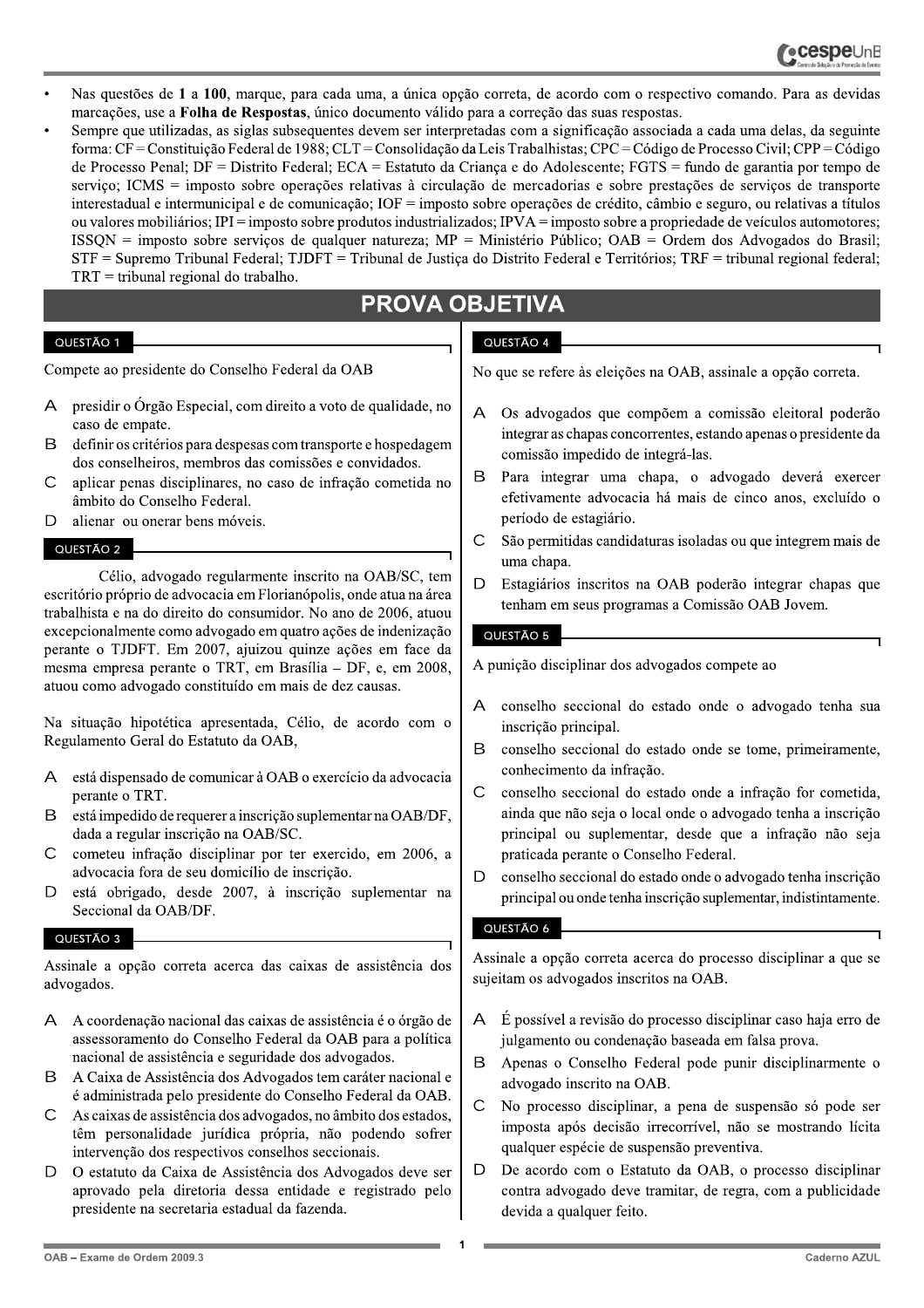Considerando o disposto no Estatuto da Advocacia e da OAB e no Código de Ética e Disciplina da OAB, assinale a opção correta.

- A Os prazos recursais no processo disciplinar seguem as disposições do CPP.
- $\mathsf B$ Em nenhuma hipótese, o Código de Ética permite a participação de advogado em bens particulares de clientes comprovadamente sem condições pecuniárias.
- $\mathsf{C}$ A lei prevê, expressamente, o termo prescricional para a ação de prestação de contas pelas quantias que o advogado recebe de seu cliente ou de terceiros por conta deste.
- $\mathsf{D}$ De acordo com o Código de Ética, o advogado deve recusar-se a depor como testemunha em processo no qual tenha atuado, salvo quando autorizado pelo cliente.

# QUESTÃO 8

Considere que Salvador, advogado regularmente inscrito na OAB, tenha sido eleito deputado estadual e tomado posse. Considere, ainda, que, durante o mandato parlamentar, Salvador tenha sido constituído por Manoel e ingressado em juízo com uma ação trabalhista contra a empresa privada XYZ. Nessa situação, de acordo com o Estatuto da Advocacia e da OAB, o ato processual praticado por Salvador é considerado

- A anulável, devendo o advogado ser punido pela OAB.
- B plenamente válido.
- $\mathsf{C}$ anulável, pois qualquer parlamentar está impedido de advogar.
- D nulo, visto que o advogado está no exercício de atividade incompatível com a advocacia.

#### QUESTÃO 9

Assinale a opção correta de acordo com o Regulamento Geral do Estatuto da Advocacia e da OAB.

- Procurador de Estado está desobrigado de inscrever-se na  $\overline{\mathsf{A}}$ OAB, visto que sua capacidade postulatória já deriva da própria assunção desse cargo público.
- $\mathsf{B}$ Os honorários de sucumbência a que o advogado empregado faça jus, como regra, devem integrar o salário ou remuneração e, por isso, devem ser considerados para efeitos trabalhistas ou previdenciários.
- As funções de diretoria e de gerência jurídicas em qualquer  $\subset$ empresa pública, privada ou paraestatal, inclusive em instituições financeiras, são privativas de advogado, permitindo-se, entretanto, seu exercício por quem não esteja inscrito regularmente na OAB.
- D Considera-se efetivo exercício da atividade de advocacia a participação anual mínima em cinco atos privativos da profissão de advogado, em causas ou questões distintas.

### QUESTÃO 10

Assinale a opção correta de acordo com o Estatuto da Advocacia e da OAB.

- Na situação em que advogados se reúnam em sociedade civil.  $\Delta$ devem as procurações ser outorgadas individualmente a cada causídico, com a indicação da sociedade de que façam parte.
- B É proibido que a sociedade de advogados ostente, na razão social, o nome de sócio falecido. Assim, em caso de falecimento de algum sócio, deve-se, obrigatoriamente, providenciar a alteração do registro da sociedade.
- $\overline{C}$ O sócio de sociedade de advogados que cause danos a clientes deve responder por seu ato comissivo ou omissivo, sendo tal responsabilidade pessoal, não havendo implicações para a pessoa jurídica.
- D Falecendo o advogado durante o curso de um processo, os honorários de sucumbência serão integralmente recebidos pelo profissional que o suceder na causa.

# QUESTÃO 11

Os tratados internacionais sobre direitos humanos firmados pela República Federativa do Brasil serão equivalentes às emendas constitucionais, se forem aprovados, em cada Casa do Congresso Nacional.

- $\mathsf{A}$ em dois turnos, por três quintos dos votos dos respectivos membros.
- B em dois turnos, por maioria absoluta dos votos dos respectivos membros.
- $\overline{C}$ em único turno, por maioria absoluta dos votos dos respectivos membros.
- D em único turno, por três quintos dos votos dos respectivos membros.

### QUESTÃO 12

No âmbito do direito internacional, a soberania, importante característica do palco internacional, significa a possibilidade de

- $\mathsf{A}$ um Estado impor-se sobre outro.
- B a Organização da Nações Unidas dominar a legislação dos Estados participantes.
- $\mathsf{C}$ celebração de tratados sobre direitos humanos com o consentimento do Tribunal Penal Permanente.
- $\overline{D}$ igualdade entre os países, independentemente de sua dimensão ou importância econômica mundial.

### QUESTÃO 13

No que se refere aos direitos e garantias fundamentais, assinale a opcão correta.

- $\mathsf{A}$ A proteção à reprodução da imagem não abrange as atividades desportivas.
- Aos autores pertence o direito exclusivo de utilização de suas  $\mathsf B$ obras, mas não o de reprodução delas.
- $\overline{C}$ O direito de propriedade intelectual abrange tanto a propriedade industrial quanto os direitos do autor.
- Às representações sindicais não é assegurado o direito de D fiscalização do aproveitamento econômico de obras criadas por artistas a elas associados.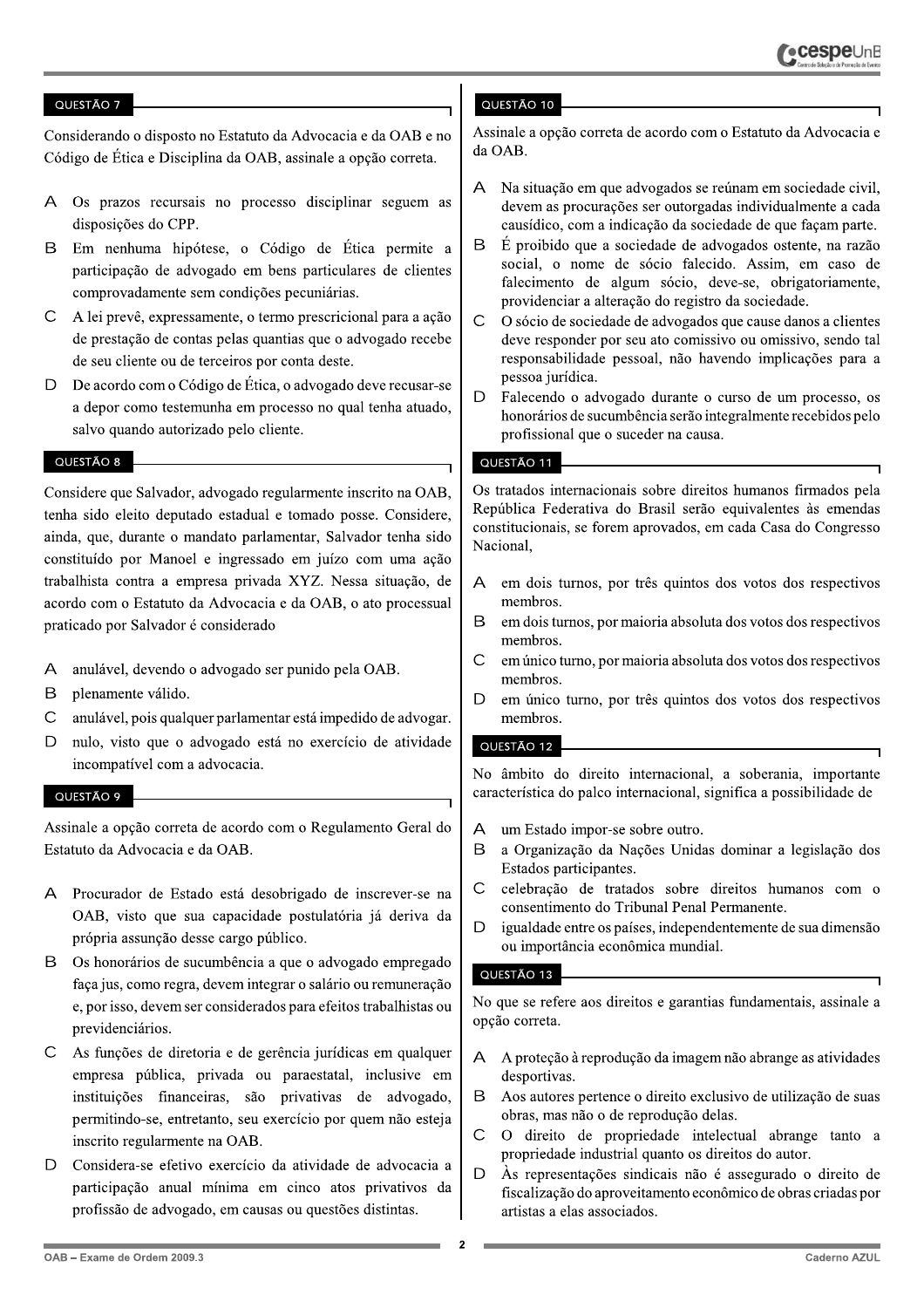Assinale a opção correta acerca do disciplinamento das emendas constitucionais.

- As limitações expressas com relação às emendas à CF  $\Delta$ restringem-se às temporais e às materiais.
- $\mathsf B$ As limitações materiais de emenda à CF relacionam-se à ideia de que a Constituição, documento mais importante de um país, não pode ser alterada em regime de exceção.
- As emendas à CF podem ser definidas como uma espécie  $\mathsf{C}$ extraordinária e transitória do gênero das reformas constitucionais.
- D Há limitações implícitas ao poder reformador.

#### QUESTÃO 15

De acordo com a classificação das constituições, denomina-se dogmática a constituição que

- A contém uma parte rígida e outra flexível e sistematiza os dogmas aceitos pelo direito positivo internacional.
- $\overline{B}$ sistematiza os dogmas sedimentados pelos costumes sociais e, também conhecida como costumeira, é modificável por normas de hierarquia infraconstitucional, dada a rápida evolução da sociedade.
- $\mathsf{C}$ é elaborada, necessariamente, por um órgão com atribuições constituintes e, somente existindo na forma escrita, sistematiza as ideias fundamentais contemporâneas da teoria política e do direito.
- $\mathsf{D}$ somente pode ser alterada mediante decisão do poder constituinte derivado, sendo também conhecida como histórica.

# QUESTÃO 16

Segundo a CF, aos membros do Poder Legislativo municipal

- $\Delta$ são asseguradas apenas as imunidades materiais, visto que lhes é garantida a inviolabilidade por suas opiniões, palavras e votos, no exercício do mandato e na circunscrição do município.
- B é assegurada imunidade formal, não podendo eles sofrer persecução penal pela prática de delitos, sem prévia licença da respectiva câmara municipal.
- $\mathsf{C}$ não são asseguradas imunidades formais nem materiais.
- $\mathsf{D}$ são asseguradas, em observância ao princípio da simetria, as mesmas prerrogativas formais e materiais garantidas aos membros do Poder Legislativo federal.

#### QUESTÃO 17

Assinale a opção correta com base no que dispõe a CF acerca do estado de defesa.

- A O preso ficará incomunicável durante a vigência do estado de defesa.
- B. O tempo de duração do estado de defesa não será superior a trinta dias, podendo ser prorrogado uma vez, por igual período, se persistirem as razões que justificaram a sua decretação.
- $\cap$ Quando cessar o estado de defesa, cessarão também seus efeitos, não sendo os seus executores responsabilizados pelos ilícitos cometidos.
- D Haverá supressão do direito de reunião durante a vigência do estado de defesa.

# QUESTÃO 18

A respeito da política agrícola e fundiária e da reforma agrária. assinale a opção correta.

- Os beneficiários da distribuição de imóveis rurais por reforma  $\overline{A}$ agrária receberão títulos de domínio ou de concessão de uso, inegociáveis pelo prazo de dez anos.
- <sub>R</sub> Propriedade produtiva pode ser desapropriada para fins de reforma agrária, dada a imperiosa necessidade de se observar o interesse coletivo.
- $\mathsf{C}$ A alienação, a qualquer título, de terras públicas com área de mil e quinhentos hectares a pessoa jurídica depende de prévia aprovação do Congresso Nacional.
- D A política agrícola será planejada e executada na forma da lei. sem a participação do setor de produção.

# QUESTÃO 19

Com relação aos servidores públicos, assinale a opção correta.

- O servidor portador de deficiência não pode ter requisitos e  $\overline{A}$ critérios diferenciados para a concessão de aposentadoria.
- <sub>R</sub> Ao servidor ocupante, exclusivamente, de cargo em comissão declarado em lei de livre nomeação e exoneração, bem como de outro cargo temporário ou de emprego público não se aplica o regime geral de previdência social.
- $\overline{C}$ Pode-se estabelecer forma de contagem de tempo de contribuição fictício, desde que mediante lei complementar.
- D Servidor público que exerça atividade de risco pode ter requisitos e critérios diferenciados para a concessão de aposentadoria.

# QUESTÃO 20

Assinale a opção correta quanto à disciplina sobre a intervenção federal.

- A União só poderá intervir nos estados após prévia anuência А do Congresso Nacional.
- B O estado só poderá intervir em seus municípios se a assembleia legislativa, por maioria absoluta, aprovar a decretação da intervenção.
- $\mathsf{C}$ No caso de descumprimento, por algum estado-membro, dos princípios constitucionais sensíveis, a decretação de intervenção dependerá de provimento, pelo STF, de representação do procurador-geral da República.
- D Se houver, por parte de estado-membro, ameaca ao livre exercício de qualquer dos poderes, o pedido de intervenção federal dependerá de requisição do STF.

# QUESTÃO 21

No que concerne ao controle de constitucionalidade, assinale a opção correta.

- Controle de constitucionalidade consiste na verificação  $\Delta$ da compatibilidade de qualquer norma infraconstitucional com a CF.
- B Entre os pressupostos do controle de constitucionalidade, destacam-se a supremacia da CF e a rigidez constitucional.
- $\mathsf{C}$ O controle concentrado de constitucionalidade origina-se do direito norte-americano, tendo sido empregado pela primeira vez no famoso caso Marbury versus Madison, em 1803.
- D O controle concentrado de constitucionalidade permite que qualquer juiz ou tribunal declare a inconstitucionalidade de norma incompatível com a CF.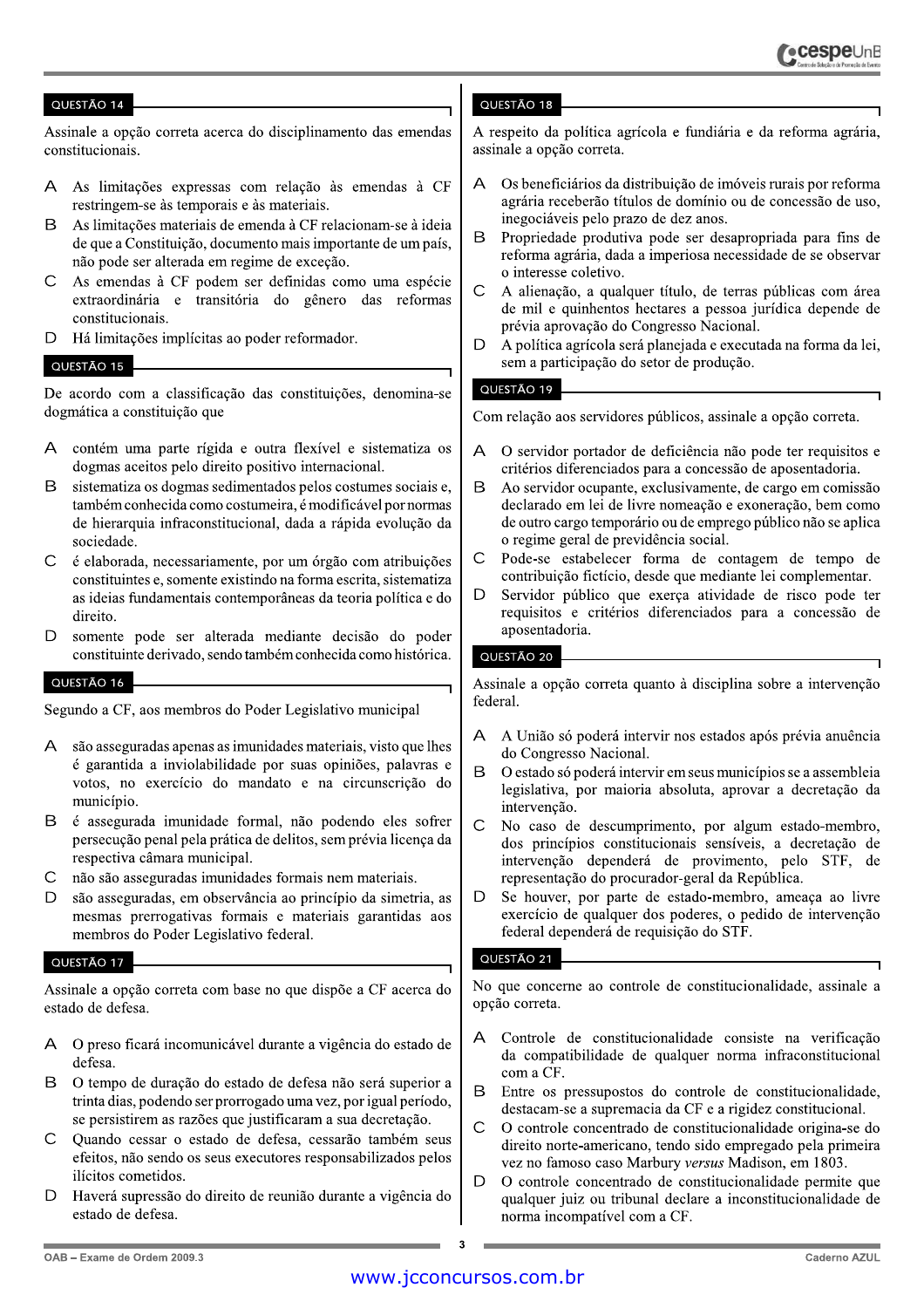No tocante às hipóteses de criação de estados-membros, previstas na CF, assinale a opção correta.

- А Na cisão, o estado subdivide-se em dois ou mais estadosmembros, com personalidades distintas, mantendo o estado originário sua personalidade jurídica.
- <sub>B</sub> No desmembramento para a formação de novo estado, o estado originário perde sua identidade, para formar um novo estado com personalidade jurídica própria.
- $\subset$ No desmembramento para a anexação de outro estado, a parte desmembrada constituirá novo estado, com identidade própria.
- Na fusão, dois ou mais estados unem-se, geograficamente, para D a formação de um novo estado, o que implica perda da personalidade primitiva.

#### QUESTÃO 23

De acordo com a Lei da Propriedade Industrial, poderá ser registrado como marca

- $\overline{A}$ termo técnico que, usado na indústria, na ciência e na arte, tenha relação com o produto ou serviço a distinguir.
- B sinal de caráter genérico comum, necessário ou simplesmente descritivo, quando tiver relação com o produto ou serviço a distinguir, vedada a utilização de forma distintiva.
- C símbolo ou sinal específico formado por cores e denominações que estejam dispostas ou combinadas de modo peculiar e distintivo.
- D reprodução ou imitação de título, de moeda ou cédula de curso forçado da União, dos estados, do DF, dos territórios e dos municípios.

#### QUESTÃO 24

A respeito da classificação das sociedades em simples e empresárias, bem como da relação prevista em lei entre os tipos societários pertencentes a cada um desses grupos, é correto afirmar que as regras legais relativas à sociedade simples

- A aplicar-se-ão à sociedade limitada se o respectivo contrato social não estabelecer a regência supletiva das normas sobre sociedade anônima.
- são subsidiárias apenas à sociedade em nome coletivo e à  $\mathsf{R}$ sociedade em comandita simples.
- $\mathsf{C}$ são subsidiárias às da sociedade cooperativa, e as regras relativas à sociedade limitada são subsidiárias às demais sociedades empresárias, especialmente a sociedade anônima.
- D são subsidiárias a todos os tipos societários.

### QUESTÃO 25

Afrânio, empresário individual, foi submetido a exame por junta médica que atestou ser ele portador de grave esquizofrenia, qualificando-o como permanentemente incapaz de gerir os próprios negócios. Por essa razão, o pai do empresário ajuizou pedido de interdição, com o pleito de ser nomeado seu curador e gerir seus negócios da vida civil.

Considerando a situação hipotética apresentada, assinale a opção correta.

- $\mathsf{A}$  $\Delta$ interdicão de empresário individual determina necessariamente a extinção da empresa, sendo inviável a sua continuidade por qualquer meio, portanto o pai de Afrânio não poderá substituí-lo nos negócios.
- B Eventuais clientes que tenham comprado de Afrânio produtos mediante pagamento à vista, mas que ainda não tenham recebido as mercadorias, na hipótese de continuidade da atividade empresária, estarão impedidos de reclamar o prejuízo em razão da patologia do empresário individual.
- $\mathsf{C}$ O pai de Afrânio, se curador nomeado judicialmente, poderá exercer atividade empresária em nome do filho interditado.
- Caso o pai de Afrânio, já como seu curador, esteja impedido, D por lei, de exercer atividade empresarial, também não poderá proceder com a indicação de gerentes ao juízo para o exercício desse mister, com o que extinguirá a empresa.

#### QUESTÃO 26

Assinale a opção correta a respeito dos bancos de dados e cadastros de consumidores.

- Os serviços de proteção ao crédito e congêneres são  $\triangleright$ considerados entidades que prestam serviços de caráter privado.
- B O consumidor, sempre que encontrar inexatidão nos seus dados e cadastros, poderá exigir imediata correção.
- $\mathsf{C}$ O consumidor deverá ser informado verbalmente toda vez que ocorrer alteração de cadastro, ficha, registro e dados pessoais e de consumo, relativos a seu nome, desde que não a tenha solicitado.
- $\mathsf{D}$ Somente poderão constar nos bancos de dados as informações negativas sobre consumidores relativas aos últimos dois anos.

# QUESTÃO 27

Acerca das práticas comerciais dispostas no Código de Defesa do Consumidor, assinale a opção correta.

- A Considera-se publicidade abusiva a comunicação de caráter publicitário inteiramente falsa que induza a erro.
- $\mathsf B$ O consumidor que receber produto em sua residência, mesmo sem solicitação, e não devolvê-lo, deve efetuar o pagamento do respectivo preço.
- $\mathsf{C}$ É lícito que o fabricante de produtos duráveis condicione o fornecimento de seus produtos à prestação de determinados serviços.
- D. O consumidor tem o direito de receber o dobro do que tenha pago em excesso, acrescido de juros e correção monetária, no caso de cobrança indevida, salvo hipótese de engano justificável.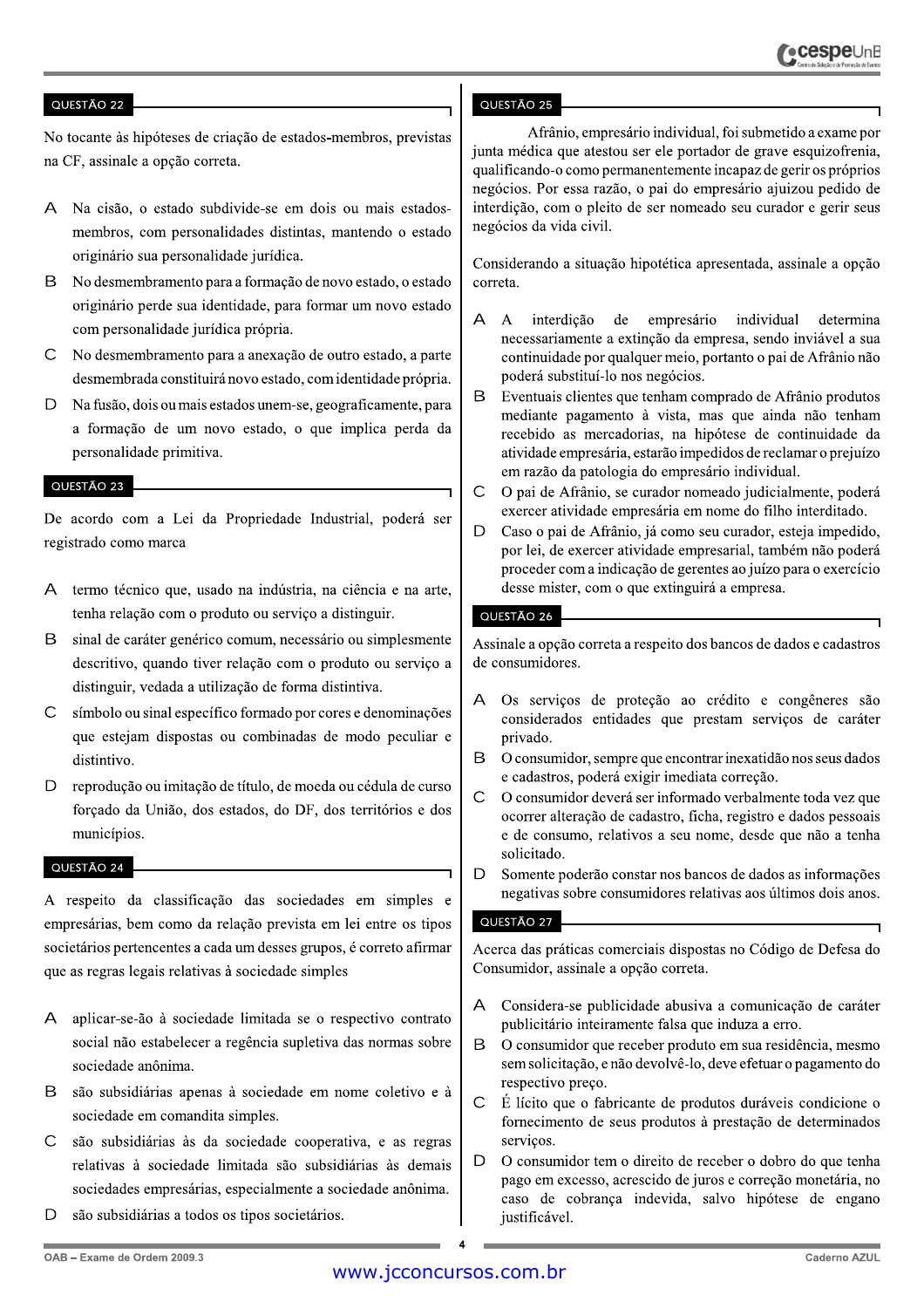Assinale a opção correta a respeito da transmissão e das modalidades de obrigações.

- $\Delta$ A cessão de crédito *pro soluto* transfere o crédito sem que tal transferência possa significar a extinção da obrigação em relação ao devedor.
- B Na obrigação de resultado, o devedor será exonerado da responsabilidade se provar que a falta do resultado previsto decorreu de caso fortuito ou força maior.
- $\mathsf{C}$ A obrigação pura é qualificada por uma condição, termo ou encargo.
- $\mathsf{D}$ Tratando-se de assunção de dívida, o novo devedor pode opor ao credor as exceções pessoais que competiam ao devedor primitivo.

# QUESTÃO 29

Acerca das regras aplicáveis às sucessões, assinale a opção correta.

- O direito à sucessão aberta bem como o quinhão de que A disponha o co-herdeiro não pode ser objeto de cessão por escritura pública.
- B A renúncia da heranca deve constar expressa e exclusivamente de instrumento público.
- $\mathsf{C}$ Quando não se efetua o direito de acrescer, não se transmite aos herdeiros legítimos a quota vaga do nomeado.
- $\mathsf{D}$ São irrevogáveis os atos de aceitação ou de renúncia da herança.

#### QUESTÃO 30

No que se refere aos contratos, assinale a opção correta.

- $\Delta$ Somente é lícito às partes estipular contratos tipificados no Código Civil.
- $\mathsf B$ O tutor pode dar em comodato, sem autorização especial, as coisas confiadas à sua guarda, desde que o faça para atender às necessidades do tutelado.
- $\mathcal{C}$ O mandato escrito é materializado por meio da procuração, como ocorre com o mandato judicial que o advogado recebe de seu cliente.
- $\mathsf{D}$ Dono de hotel, por não ser considerado depositário, não responde por roubo de bagagem dos hóspedes efetuado pelos empregados dentro do estabelecimento.

### QUESTÃO 31

Acerca da responsabilidade civil por fato de outrem, assinale a opção correta.

- O simples afastamento do filho menor da casa dos pais A exime-os da responsabilidade pelos atos lesivos que ele venha a praticar.
- Para responsabilizar os pais por atos lesivos causados por filho B menor, a vítima necessita demonstrar a culpa in vigilando desses pais.
- $\overline{C}$ Em razão da inexistência de relação de preposição, empresa locadora de veículos não possui responsabilidade sobre danos que o locatário cause a terceiros no uso do carro locado.
- D O empregador é responsável por dano causado por empregado seu, ainda que praticado com desvio de atribuição, caso o ofendido não tenha conhecimento desse desvio.

### QUESTÃO 32

Assinale a opção correta no que se refere aos contratos tipificados no Código Civil brasileiro.

- O contrato de compra e venda subordinado à condição de  $\mathsf{A}$ dissolução caso o objeto do contrato não seja do agrado do comprador denomina-se venda a contento, cláusula sempre presumida nos contratos de compra e venda.
- B O contrato estimatório é aleatório e deve ter por objeto coisa móvel.
- $\mathsf{C}$ No contrato de doação, são revogáveis por ingratidão as doações puramente remuneratórias e as oneradas com encargo já cumprido.
- D Tanto o contrato de empreitada quanto o de prestação de serviço geram obrigação de resultado.

#### QUESTÃO 33

Francisco, Paulo e José tomaram R\$ 150 mil emprestados de Flávio para a aquisição de uma lancha de passeio. Ficou acertado que o pagamento do débito ocorreria em três parcelas iguais e que todos os devedores ficariam obrigados pela dívida toda.

Considerando essa situação hipotética, assinale a opção correta.

- A Se Flávio conceder a Paulo remissão de sua parte na dívida, a obrigação estará extinta para este devedor.
- B Caso José venha a falecer, Flávio poderá demandar de um dos herdeiros a totalidade da dívida.
- $\mathsf{C}$ Flávio poderia escolher quaisquer dos devedores para cumprir a obrigação por inteiro. No entanto, qualquer deles teria o direito de pagar a sua parte na dívida, tão logo ocorresse o vencimento.
- D. Se Flávio recebesse de Francisco um terço do valor da dívida, ficaria impedido de cobrar somente de José o valor restante.

# QUESTÃO 34

Assinale a opção correta a respeito dos vícios redibitórios e da evicção.

- Não há responsabilidade por evicção caso a aquisição do bem  $\mathsf{A}$ tenha sido efetivada por meio de hasta pública.
- B Se o alienante não conhecia, à época da alienação, o vício ou defeito da coisa, haverá exclusão da sua responsabilidade por vício redibitório.
- $\mathsf{C}$ As partes podem inserir no contrato cláusula que exclua a responsabilidade do alienante pela evicção.
- D O adquirente, ante o vício redibitório da coisa, somente poderá reclamar o abatimento do preço.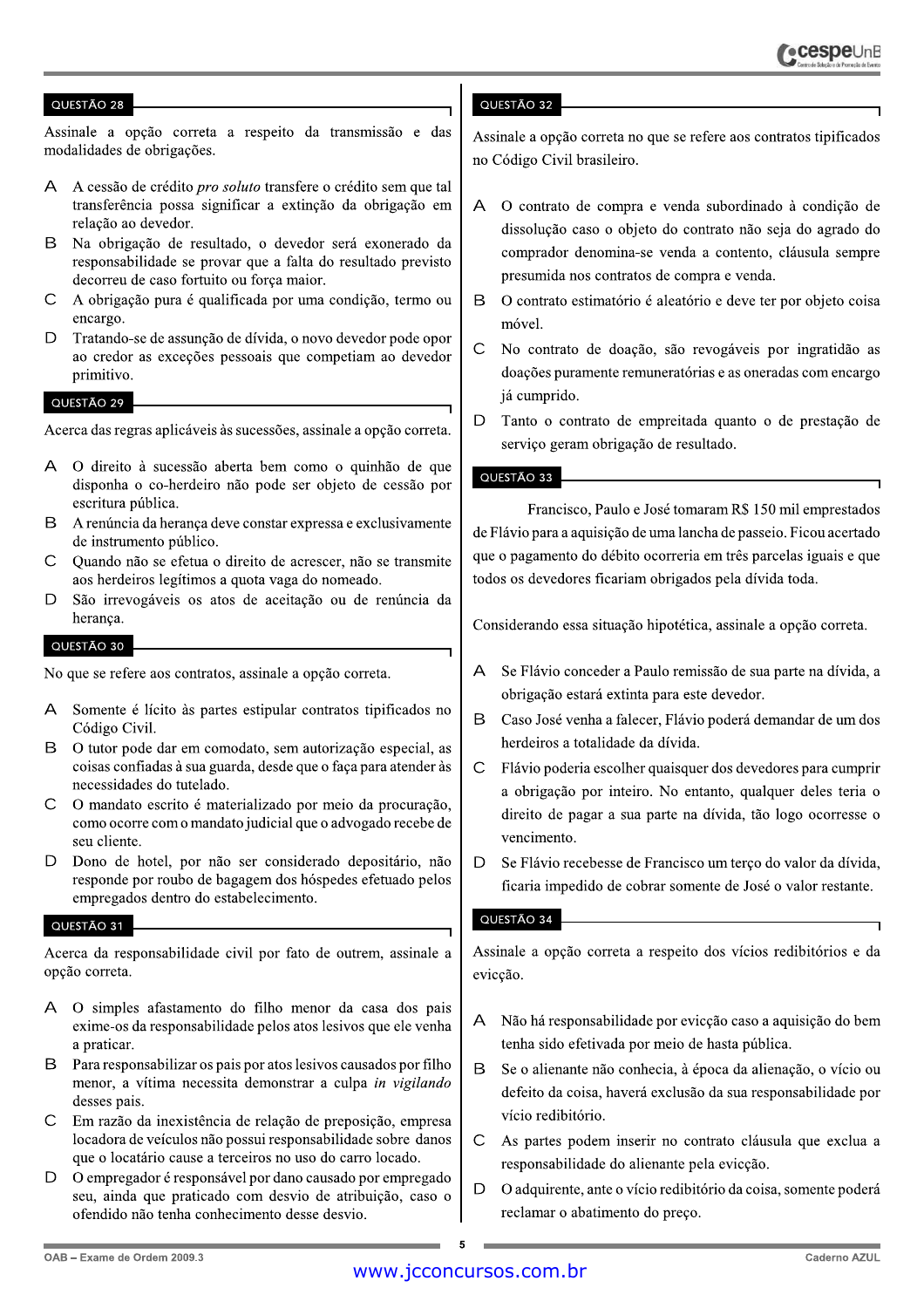No que se refere aos institutos da posse e da propriedade, assinale a opção correta.

- Aquele que semeia, planta ou edifica em terreno alheio perde, em proveito do proprietário, as sementes, plantas e construções, com direito a indenização se procede de boa-fé.
- <sub>R</sub> A posse direta, de pessoa que tem a coisa em seu poder, temporariamente, em virtude de direito pessoal, ou real, anula a indireta, de quem aquela foi havida.
- $\cap$ Ao possuidor de má-fé serão ressarcidas somente as benfeitorias necessárias e úteis, não lhe assistindo o direito de retenção pela importância das benfeitorias necessárias.
- Caracteriza usucapião a posse, por cinco anos, de coisa móvel,  $\Gamma$ desde que comprovada a boa-fé do possuidor.

#### QUESTÃO 36

Assinale a opção correta com relação aos bens.

- $\Delta$ Considera-se compra e venda imobiliária a alienação de safra de soja ainda não colhida.
- A cessão de direitos autorais por um escritor não exige a R outorga do seu cônjuge, por esses direitos serem considerados móveis para os efeitos legais.
- $\mathsf{C}$ São benfeitorias úteis as que têm por fim conservar a coisa ou evitar que ela se deteriore.
- D O possuidor de má-fé tem direito a ser indenizado pelas benfeitorias necessárias, podendo exercer o direito de retenção do bem caso não seja reembolsado do valor dessas benfeitorias.

#### QUESTÃO 37

João e Maria, às vésperas do casamento, firmaram documento particular, e não por escritura pública, por meio do qual optaram pelo regime da separação de bens. Eles viveram aparentemente bem durante dez anos, mas, no início de 2006, Maria requereu separação litigiosa fundamentada em provas irrefutáveis, que foi julgada procedente.

Na situação hipotética apresentada, na fase da partilha dos bens, o juiz deve

- determinar a ratificação do pacto antenupcial. A
- B aplicar as regras que tratam do regime da comunhão universal de bens.
- $\bigcap$ declarar nulo o pacto particular e aplicar as regras do regime da comunhão parcial de bens.
- D decidir pela divisão, em partes iguais, do patrimônio comum, independentemente da forma e da data de aquisição.

# QUESTÃO 38

Daniela adquiriu, na Loja Z, um televisor e efetuou o pagamento por meio de cheque. Como o cheque foi devolvido pelo banco, a referida loja tentou obter o pagamento por tratativas extrajudiciais e o cheque terminou prescrevendo. A loja Z, então, não tendo logrado êxito em receber a dívida, ajuizou ação monitória em face de Daniela.

Considerando a situação hipotética apresentada, assinale a opção correta.

- A Loja Z deverá deixar explícita a causa da dívida, sob pena de  $\Delta$ indeferimento da inicial.
- Sendo apta a peticão inicial, o juiz deferirá a expedição do B mandado de pagamento sem ouvir Daniela.
- $\overline{C}$ Se Daniela pretender opor-se por meio de embargos, deverá segurar o juízo.
- $\Box$ Os embargos porventura opostos por Daniela seguirão o procedimento da monitória.

# QUESTÃO 39

Com relação aos recursos, assinale a opção correta.

- Se o relator deferir, em antecipação de tutela, a pretensão recursal, da decisão caberá agravo.
- B O recorrente pode desistir, parcial ou totalmente, do recurso interposto.
- $\mathsf{C}$ Caberá apelação da decisão do juiz singular que excluir da lide uma das partes, por ilegítima, prosseguindo o processo em relação à outra.
- $\mathsf{D}$ Do acórdão que reformar sentença terminativa, por maioria de votos, caberão embargos infringentes.

# QUESTÃO 40

Marcelo, fiador de seu primo André em contrato de locação de imóvel, foi citado para responder ação de cobrança de aluguéis devidos ao locador e verificou que o primo não está no polo passivo da demanda.

Nessa situação hipotética, para fazer que o locatário integre a lide, Marcelo poderá valer-se de

- nomeação à autoria.  $\triangleright$
- $\overline{B}$ oposição.
- $\mathsf C$ denunciação da lide.
- $\mathsf{D}$ chamamento ao processo.

# QUESTÃO 41

Assinale a opção correta acerca dos prazos processuais.

- A contestação apresentada antes de vencido o prazo pode ser  $\mathsf{A}$ aditada até o último dia do prazo que lhe restar.
- Em ação proposta contra um réu apenas, nula a citação, poderá  $\overline{B}$ o autor emendar a inicial para modificar o pedido ou a causa de pedir, independentemente do consentimento do réu, desde que a emenda se opere até o momento da nova citação.
- $\overline{C}$ Havendo litisconsortes ativos com diferentes procuradores, o prazo em dobro previsto no art. 191 do CPC aplica-se também ao réu que não se encontre em situação de litisconsórcio com diferentes procuradores.
- D Para a prorrogação dos prazos processuais peremptórios, em qualquer hipótese, é suficiente a concordância das partes, com a correspondente aceitação do juiz.

# QUESTÃO 42

Com base no disposto no CPC a respeito de honorários advocatícios, assinale a opção correta.

- A verba honorária não é devida quando o advogado, ao atuar  $\Delta$ em causa própria, for vencedor na demanda.
- B Na jurisdição voluntária, as despesas serão pagas exclusivamente pelo requerente.
- $\mathsf{C}$ Nas causas de pequeno valor, os honorários serão fixados consoante apreciação equitativa do juiz, levando-se em conta o zelo do advogado, o lugar da prestação do serviço, a natureza e importância da causa e o tempo exigido para o seu serviço.
- D Os honorários devem ser fixados entre o mínimo de 10% e o máximo de 20% sobre o valor da causa indicado na petição inicial.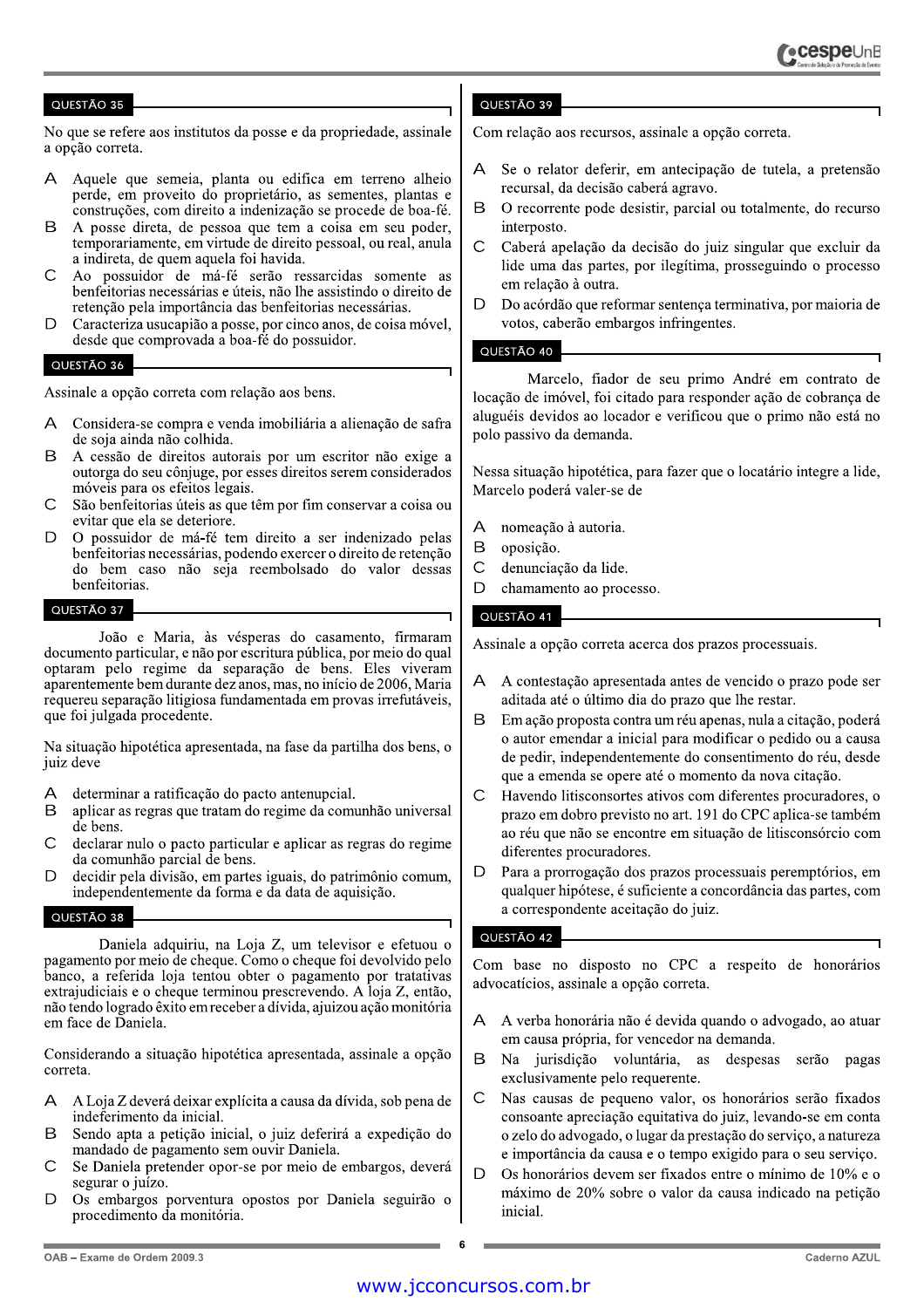Cláudia ajuizou ação contra Eleonora, requerendo a condenação desta em danos materiais, morais e pensão alimentícia em decorrência da morte de João, marido da autora, em acidente de trânsito provocado pela ré.

Nessa situação hipotética, caracteriza-se cumulação de pedidos

- $\Delta$ sucessiva.
- <sub>B</sub> subsidiária.
- $\overline{C}$ simples.
- D alternativa.

# QUESTÃO 44

Assinale a opção correta acerca das ações possessórias.

- A Na ação possessória, o réu pode, em sede de contestação, pedir a proteção possessória e a indenização por perdas e danos resultantes da turbação ou esbulho cometido pelo autor.
- Quando intentada dentro de ano e dia da turbação, a ação de B manutenção de posse seguirá o procedimento ordinário.
- $\overline{C}$ A ação de reintegração de posse é cabível, por lei, quando o possuidor simplesmente sofrer turbação em sua posse.
- A decisão concessiva da liminar na ação possessória é  $\Box$ recorrível mediante apelação.

# QUESTÃO 45

Acerca da confissão, assinale a opção correta.

- A A ação para revogação da confissão judicial viciada por erro, dolo ou coação pode ser proposta pelo próprio confitente ou por seus herdeiros.
- B Nas ações que versem sobre bens imóveis ou direitos sobre imóveis alheios, a confissão só terá valia se ambos os côniuges confessarem
- $\mathsf{C}$ A confissão judicial faz prova contra o confitente e contra os litisconsortes.
- D A confissão espontânea só pode ser feita pela própria parte.

# QUESTÃO 46

Assinale a opção correta com relação aos limites objetivos da coisa julgada.

- Somente a parte dispositiva da sentença é imutável, razão por A que faz coisa julgada.
- B A coisa julgada atinge a parte dispositiva da sentenca bem como a motivação utilizada no respectivo julgamento.
- $\subset$ Fazem coisa julgada as questões prejudiciais, ainda que não requeridas pelas partes.
- Fazem coisa julgada a motivação, a verdade dos fatos e a  $\mathsf{D}$ fundamentação utilizada no julgamento da causa.

# QUESTÃO 47

Assinale a opção correta no que se refere à extinção do processo.

- A A existência de coisa julgada anterior acarreta a extinção do processo com julgamento de mérito.
- B A extinção do processo sem julgamento de mérito acarreta a coisa julgada formal.
- Havendo o reconhecimento da prescrição, o processo é extinto  $\mathsf{C}$ sem julgamento de mérito.
- A desistência da ação bem como a renúncia do direito  $\mathsf{D}$ acarretam a extinção do processo sem julgamento de mérito.

# QUESTÃO 48

Assinale a opção correta de acordo com a Lei n.º 8.987/1995, que dispõe sobre o regime de concessão e permissão da prestação de serviços públicos.

- Considera-se concessão de serviço público a delegação de sua  $\mathsf{A}$ prestação, feita pelo poder concedente, mediante licitação, na modalidade de concorrência, à pessoa jurídica ou consórcio de empresas que demonstre capacidade para seu desempenho, por sua conta e risco e por prazo determinado.
- B A concessão de serviço público que não for precedida da execução de obra pública poderá ser formalizada mediante acordo verbal.
- $\mathsf{C}$ A permissão de serviço público ocorre mediante título precário e sem licitação.
- D As concessões e permissões estão sujeitas à fiscalização pelo poder concedente responsável pela delegação. independentemente da cooperação dos usuários.

# QUESTÃO 49

A autorização de uso de bem público por particular caracteriza-se como ato administrativo

- bilateral, efetivado mediante a celebração de contrato com a  $\Delta$ administração, de forma a atender interesse eminentemente público.
- B discricionário e precário, empregado para atender interesse predominantemente público, formalizado após a realização de licitação.
- $\mathcal{C}$ unilateral, discricionário e precário, para atender interesse predominantemente particular.
- $\mathsf{D}$ vinculado e bilateral, ensejando indenização ao particular no caso de revogação pela administração.

# QUESTÃO 50

De acordo com a classificação dos atos administrativos, constitui ato de gestão

- a apreensão de bens.  $\overline{A}$
- B o negócio contratual.
- $\mathsf{C}$ o decreto de regulamentação.
- D o embargo de obra.

# QUESTÃO 51

Assinale a opção correta com relação às modalidades de restrição do Estado sobre a propriedade.

- A As limitações administrativas consubstanciam obrigações de caráter específico a proprietários determinados, sem afetar o caráter absoluto do direito de propriedade, que confere ao titular o poder de usar, gozar e dispor da coisa do modo como melhor lhe convier.
- <sub>R</sub> O tombamento, que configura instituição de direito real de natureza pública, impõe ao proprietário a obrigação de suportar ônus parcial sobre o imóvel e não afeta o caráter absoluto do direito de propriedade.
- $\overline{C}$ A servidão administrativa afeta a exclusividade do direito de propriedade, visto que transfere a outrem faculdades de uso e gozo.
- D A requisição de imóveis é restrição imposta ao proprietário que não utiliza adequadamente a sua propriedade.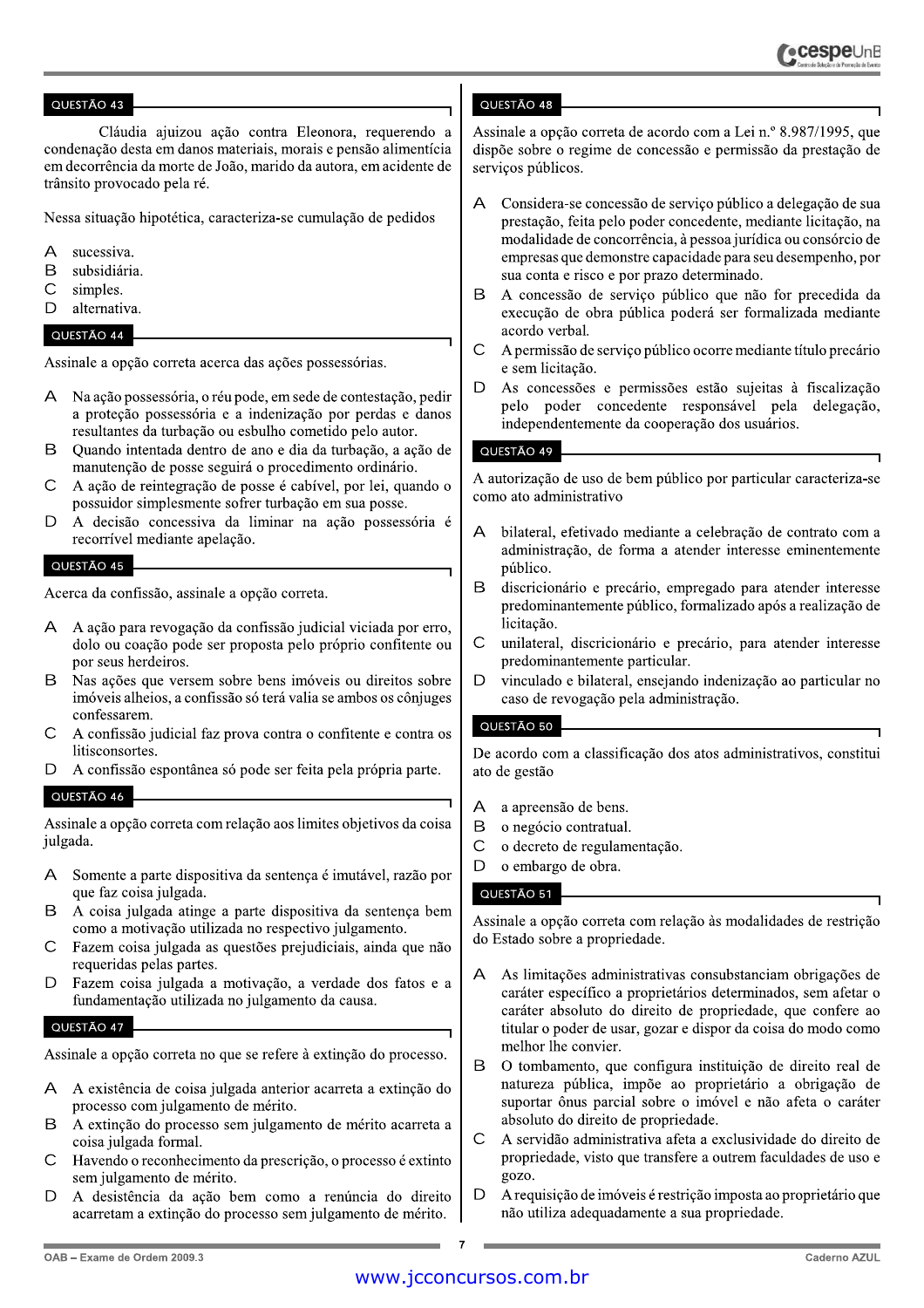A respeito do instituto da servidão administrativa, assinale a opção correta.

- As servidões administrativas podem decorrer diretamente da  $\Delta$ lei, de acordo ou de sentença judicial.
- <sub>B</sub> Somente mediante lei pode ser extinta uma servidão administrativa.
- $\cap$ Cabe direito a indenização em qualquer das hipóteses de servidão administrativa.
- A servidão administrativa dispensa, em sua instituição,  $\Box$ autorização legal.

# QUESTÃO 53

Acerca das modalidades de extinção dos atos administrativos, assinale a opção correta.

- A cassação configura modalidade de extinção em que a retirada  $\Delta$ decorre de razões de oportunidade e de conveniência.
- A caducidade configura modalidade de extinção em que ocorre B a retirada por ter sobrevindo norma jurídica que tornou inadmissível situação antes permitida pelo direito e outorgada pelo ato precedente.
- A revogação configura modalidade de extinção cuja retirada  $\mathsf{C}$ ocorre por motivos de conveniência, oportunidade e ilegalidade.
- $\mathsf{D}$ A renúncia é modalidade de extinção por meio da qual são extintos os efeitos do ato por motivos de interesse público.

#### QUESTÃO 54

Em decorrência das chamadas cláusulas exorbitantes, a administração pública

- $\Delta$ pode rescindir unilateralmente o contrato por motivos de interesse público, não sendo devida indenização ao contratado.
- <sub>R</sub> tem a faculdade de promover a alteração unilateral do contrato para modificar sua natureza, no tocante ao seu objeto, razão pela qual pode transformar contrato de compra e venda em contrato de permuta.
- $\subset$ tem o poder de reter a garantia exigida do contratado, após a execução integral e adequada do objeto do contrato.
- $\mathsf{D}$ pode aplicar ao contratado sanções de natureza administrativa, na hipótese de inexecução total ou parcial do contrato.

#### QUESTÃO 55

Na administração pública, há servidores estáveis, nomeados por concurso público e aprovados em estágio probatório, e os que adquiriram a estabilidade excepcional. Acerca dessas duas modalidades de estabilidade, assinale a opção correta.

- $\Delta$ A CF reconheceu tanto a estabilidade quanto a efetividade aos servidores que, apesar de não nomeados por concurso público, estavam em exercício, na data da promulgação da CF, há, pelo menos, cinco anos continuados.
- Os servidores, nas duas modalidades de estabilidade, possuem  $\mathsf{R}$ a garantia de permanência no serviço público, de modo que somente podem perder seus cargos, empregos e funções por sentença judicial transitada em julgado.
- A estabilidade excepcional não foi concedida aos ocupantes de  $\subset$ cargos, funções e empregos de confiança ou em comissão, além de não ter sido concedida, ainda, aos ocupantes de cargos declarados, por lei, de livre exoneração.
- $\mathsf{D}$ De acordo com a CF, o servidor celetista tem direito à estabilidade nos mesmos moldes do servidor nomeado para cargo de provimento efetivo.

# QUESTÃO 56

Assinale a opção correta quanto às hipóteses legais de dispensa de licitação.

- $\Delta$ É possível a contratação direta nas hipóteses de licitação deserta e de licitação fracassada.
- <sub>R</sub> Admite-se dispensa de licitação na contratação de remanescente de obra, serviço ou fornecimento, em decorrência de rescisão contratual, uma vez atendida a ordem de classificação da licitação anterior e aceitas as mesmas condições oferecidas pelo licitante vencedor.
- Ċ Configura hipótese de dispensa de licitação a aquisição, pela União, estados, DF e municípios, de determinados produtos, com a finalidade de normalizar o abastecimento.
- D Constitui hipótese de dispensa de licitação a contratação de profissional de qualquer setor artístico, desde que consagrado pela crítica especializada ou pela opinião pública.

# QUESTÃO 57

O Ministério do Turismo instaurou processo administrativo para apurar responsabilidade e promover a reparação dos danos causados em acidente de trânsito envolvendo veículo do Ministério, conduzido, na ocasião, por Alfredo, motorista lotado no referido órgão público. O veículo particular era conduzido por Bruno. Ambos foram regularmente intimados a comparecer ao Ministério e prestar esclarecimentos a respeito do acidente.

Em face dessa situação hipotética, assinale a opção correta de acordo com as normas que regulam o processo administrativo no âmbito da administração pública federal.

- Caso Alfredo não compareça, na data designada, para prestar А esclarecimentos, a autoridade responsável pela decisão do processo administrativo deverá aplicar os efeitos da revelia e concluir que Alfredo reconhece como verdadeiros os fatos que Bruno tenha relatado.
- B Caso Alfredo não compareça, na data designada, para prestar esclarecimentos, não lhe será garantido direito de ampla defesa no prosseguimento do processo.
- $\overline{C}$ Caso Bruno compareça ao processo administrativo, reconheça que o acidente foi causado por total e exclusiva imprudência sua e recolha o valor referente aos prejuízos causados no veículo do Ministério, o órgão competente para julgamento do processo em referência poderá declarar extinto o processo.
- D  $\overline{O}$ órgão responsável pela instrução do processo administrativo não pode, em nenhuma hipótese, indeferir pedido de produção de provas ou recusar documentos ou pareceres apresentados por Alfredo durante a fase de instrução.

# QUESTÃO 58

Considere que João e Marcos tenham deliberado pela constituição de sociedade limitada, com atuação no segmento de transporte de cargas e passageiros na América do Sul. Nessa situação, dada a atividade social eleita, a sociedade será obrigada a recolher

- ICMS no caso de transporte de passageiros realizado entre  $\Delta$ dois municípios que se situem em diferentes estados da Federação.
- B IPI no caso de transporte de carga realizado estritamente nos limites territoriais de determinado município.
- $\overline{C}$ ISSON no caso de transporte de passageiros entre dois municípios de um mesmo estado da Federação.
- D imposto de importação no caso de transporte de passageiros iniciado em um país estrangeiro e encerrado no Brasil.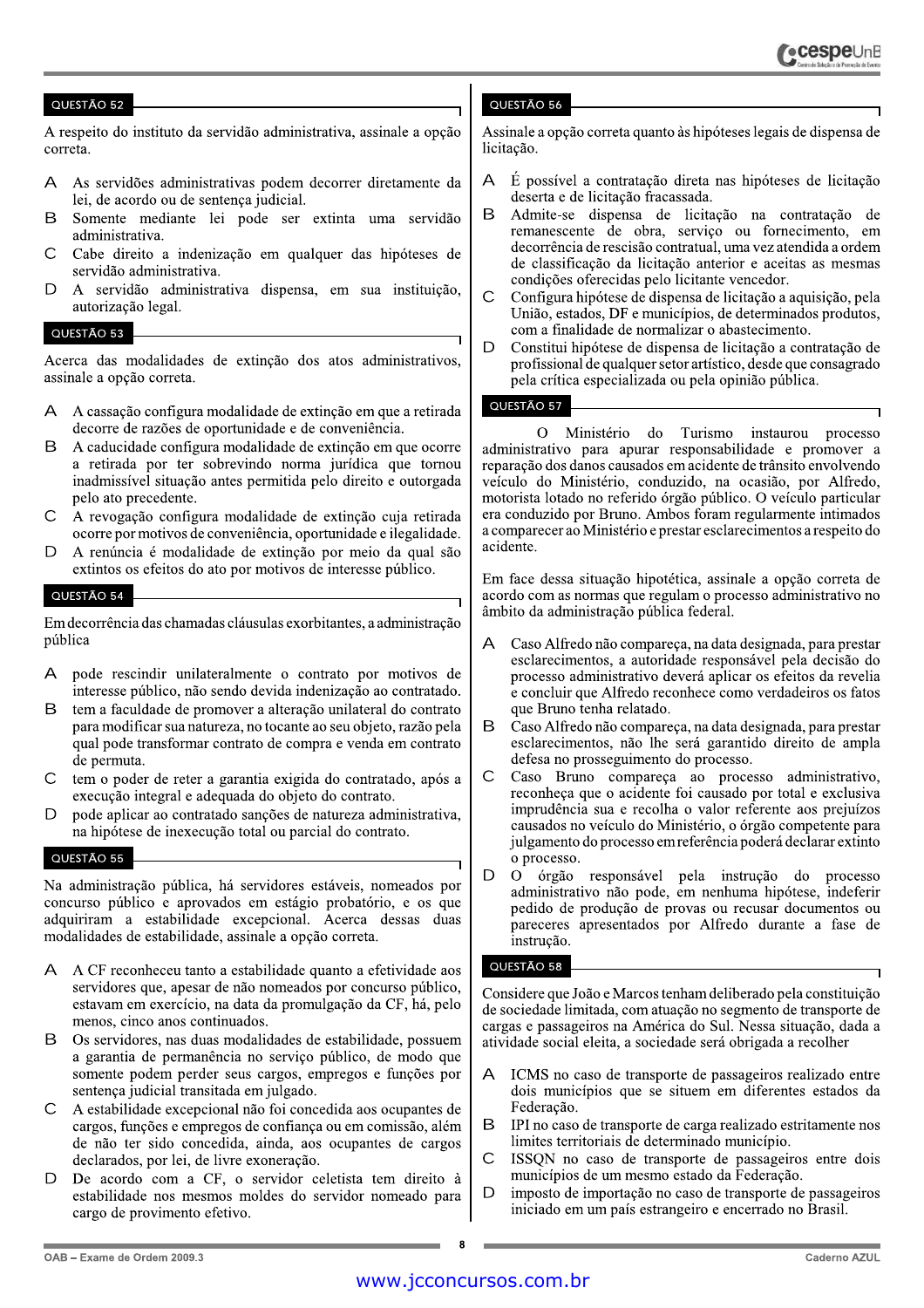Assinale a opção correta acerca do sistema tributário nacional.

- Cabe à lei ordinária federal estabelecer disposições gerais sobre prescrição tributária.
- B É lícita a instituição de taxa cuja base de cálculo tenha o valor de operação de crédito.
- $\bigcap$ Cabe aos municípios a instituição do IPVA.
- As contribuições de intervenção no domínio econômico  $\Box$ incidirão sobre a importação de produtos estrangeiros.

# QUESTÃO 60

Caso a União pretenda fazer investimento público de caráter urgente e de relevante interesse nacional,

- A poderá ser instituído imposto extraordinário para vincular a sua arrecadação à despesa no referido investimento.
- poderá ser instituído empréstimo compulsório por meio de lei <sub>R</sub> complementar, observado o princípio da anterioridade.
- não poderá ser instituído tributo, visto que se trata de despesa  $\mathsf{C}$ de investimento.
- D poderá ser instituído empréstimo compulsório, por meio de lei complementar federal, para ser cobrado no mesmo exercício em que seja publicada a lei que o institua.

# QUESTÃO 61

A contribuição para o custeio do serviço de iluminação pública pode

- $\Delta$ ser instituída pelos estados e pelo DF.
- B ter alíquotas máximas e mínimas fixadas pelo Senado Federal.
- $\mathsf{C}$ ser cobrada no mesmo exercício financeiro em que seja publicada a lei que a instituir.
- $\mathsf{D}$ ser cobrada na fatura de consumo de energia elétrica.

# QUESTÃO 62

Assinale a opção correta no que se refere à legalidade tributária.

- O governador pode conceder, por meio de decreto, isenção  $\Delta$ válida de IPVA.
- $\mathsf B$ É possível alterar, nos limites estabelecidos em lei, as alíquotas do IOF por decreto.
- $\mathsf{C}$ É vedada a majoração de alíquotas de imposto de renda por medida provisória.
- D O IPI deve ser instituído, obrigatoriamente, por lei complementar.

# QUESTÃO 63

Caso o proprietário de um automóvel licenciado em Brasília – DF e de um apartamento no Rio de Janeiro - RJ faleça em São Paulo – SP e o respectivo inventário seja processado em Brasília, o imposto sobre transmissão causa mortis competirá ao

- estado do Rio de Janeiro, relativamente ao bem imóvel.  $\mathsf{A}$
- $\mathsf B$ estado de São Paulo, relativamente ao automóvel.
- $\overline{C}$ DF, relativamente ao bem imóvel.
- $\Box$ estado de São Paulo, relativamente ao bem imóvel e ao automóvel.

# QUESTÃO 64

No que se refere à prescrição e à decadência no direito tributário. assinale a opção correta.

- $\overline{A}$ A citação válida do devedor em ação de execução fiscal interrompe a decadência tributária.
- B A fazenda pública dispõe do prazo de cinco anos, contados do fato gerador, para cobrar crédito tributário.
- $\mathsf{C}$ A prescrição nunca se interrompe, sendo computada continuamente, desde seu termo inicial.
- $\overline{D}$ Para os tributos sujeitos a lançamento por declaração e de ofício, o direito da fazenda pública de constituir seu crédito tributário extingue-se em cinco anos, contados do primeiro dia do exercício seguinte àquele em que o lançamento poderia ter sido efetuado.

#### QUESTÃO 65

Determinado contribuinte, notificado pelo fisco local a comprovar, por meio de documentos e notas fiscais relativos a um período, a regularidade fiscal das operações por ele praticadas, resolveu procurar o fisco, declarar que estava em débito e realizar o pagamento dos tributos objeto de fiscalização com juros de mora.

Na situação hipotética apresentada, o referido contribuinte

- $\overline{A}$ não poderá ser autuado pelo fisco posteriormente, visto que já realizou o pagamento de tributos devidos e dos juros de mora.
- tem direito ao benefício da espontaneidade, portanto, não será <sub>B</sub> responsabilizado pelas penalidades cabíveis.
- $\overline{C}$ faz jus ao benefício da espontaneidade, mas poderá ser cobrado em relação ao descumprimento da legislação tributária.
- $\mathsf{D}$ não faz jus ao benefício da espontaneidade, por isso poderá ser autuado e ter de pagar pelas penalidades cabíveis.

# QUESTÃO 66

Com relação à aplicação retroativa de lei nova que diminua a penalidade por infrações à legislação tributária e os juros de mora em 2% do valor estabelecido na lei anterior, assinale a opção correta.

- Caso o ato não esteja definitivamente julgado, a lei nova A retroagirá a fato pretérito para beneficiar o contribuinte infrator em relação à diminuição da penalidade, mas não em relação aos juros de mora.
- B Caso o ato esteja definitivamente julgado, tanto a penalidade quanto os juros de mora serão aplicados nos valores previstos na nova lei, ou seja, a lei retroagirá para beneficiar o contribuinte.
- O Código Tributário Nacional veda a retroatividade de lei em  $\mathsf{C}$ todas as hipóteses.
- A retroatividade de lei nova a fato pretérito somente ocorre D quando a lei for expressamente interpretativa e incluir a aplicação de penalidade.

# QUESTÃO 67

Assinale a opção correta no que se refere à exclusão de crédito tributário.

- A anistia não pode ser concedida em caráter geral.  $\Delta$
- B A lei tributária que concede isenção deve ser interpretada restritivamente.
- $\mathsf{C}$ A anistia dispensa o cumprimento das obrigações acessórias dependentes da obrigação principal.
- D A isenção concedida por prazo certo e em função de determinadas condições poderá ser revogada ou modificada por lei.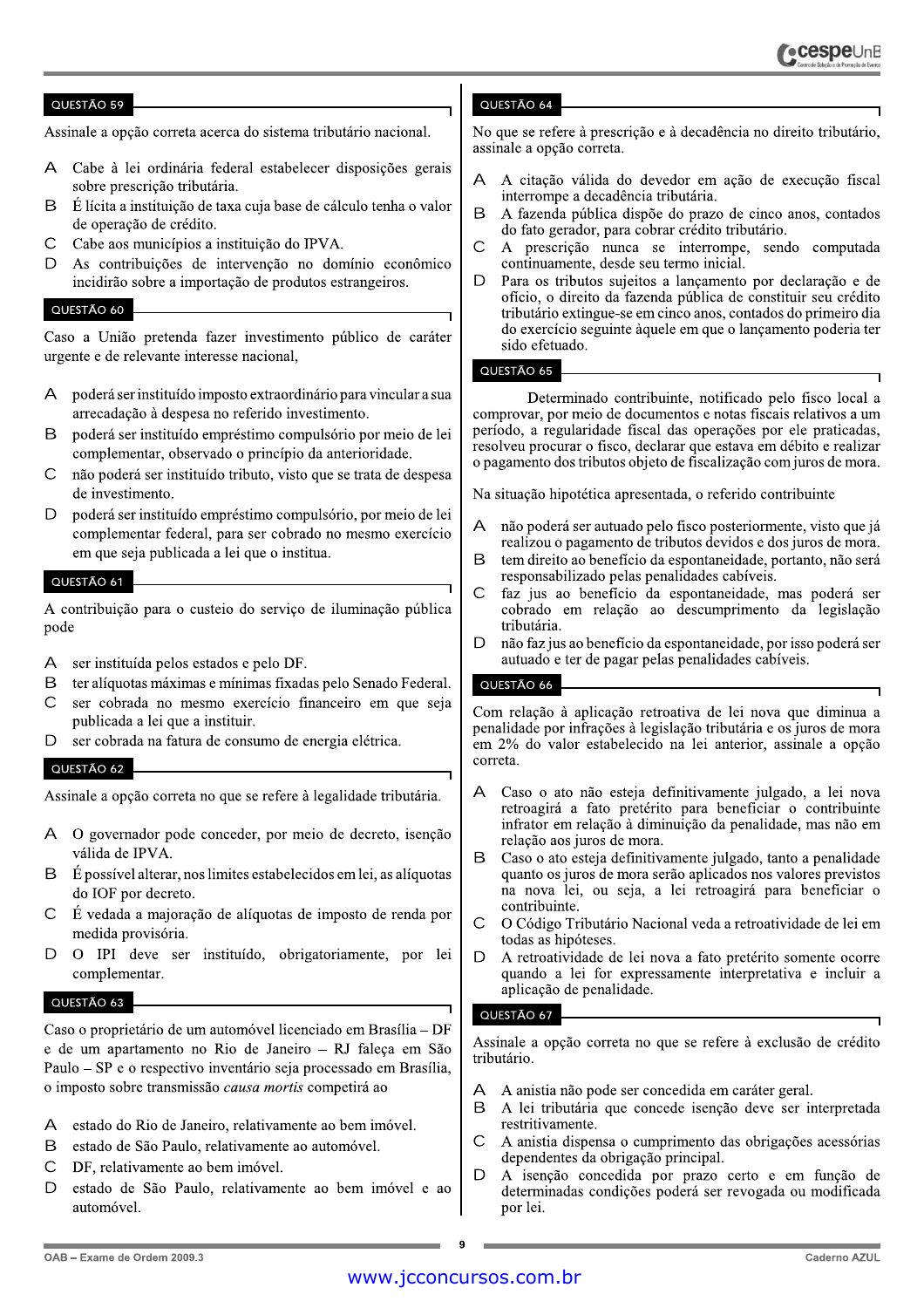Assinale a opção correta acerca da hipótese de alteração do contrato mediante transferência do empregado, consoante o que dispõe a CLT.

- A É vedada a transferência do empregado na hipótese de extinção do estabelecimento em que ele trabalhar.
- <sub>R</sub> Na hipótese de necessidade do serviço, o empregador poderá transferir o empregado para localidade diversa da que resultar do contrato, não sendo obrigado a pagar qualquer acréscimo salarial por isso.
- $\mathcal{C}$ Via de regra, ao empregador é vedado transferir o empregado, sem a anuência deste, para localidade diversa da que resultar do contrato, não se considerando transferência a que não acarretar necessariamente a mudança do seu domicílio.
- As despesas resultantes da transferência, segundo regra geral, D serão rateadas entre o empregado e o empregador.

#### QUESTÃO 69

No que se refere às férias anuais dos trabalhadores, regulamentadas pela CLT, assinale a opção correta.

- O período das férias será computado, para todos os efeitos,  $\mathsf{A}$ como tempo de serviço.
- É possível descontar do período de férias as faltas do  $\mathsf{R}$ empregado ao serviço, desde que no limite máximo de dez faltas
- $\subset$ Em nenhuma hipótese, o período de férias do trabalhador poderá ser fracionado.
- D A definição do período de férias atende ao que melhor convenha aos interesses do empregado.

#### QUESTÃO 70

Assinale a opção correta em relação à Comissão Interna de Prevenção de Acidentes (CIPA).

- Tanto os representantes do empregador quanto os dos  $\Delta$ empregados serão eleitos por escrutínio secreto.
- B A estabilidade no emprego é garantida ao eleito para o cargo de direção da CIPA, desde o registro de sua candidatura até um ano após o final do mandato.
- Para que o empregado possa integrar a CIPA, é necessário que  $\mathsf{C}$ ele seja sindicalizado.
- $\overline{D}$ O mandato do membro da CIPA é de dois anos, sendo admitida uma reeleição.

#### QUESTÃO 71

Na hipótese de a justiça do trabalho declarar nulo contrato de trabalho celebrado entre a administração pública e servidor público que não tenha sido previamente aprovado em concurso público, o empregado

- não terá direito a nenhuma verba, dado que o contrato foi  $\mathsf{A}^$ declarado nulo.
- terá direito a férias proporcionais ou integrais, saldo de salário  $\mathsf{R}$ e 13.º salário.
- fará jus ao pagamento da contraprestação pactuada em relação  $\mathsf{C}$ ao número de horas trabalhadas, respeitado o valor da hora do salário mínimo, e dos valores referentes ao depósito do FGTS.
- $\Box$ terá direito somente ao salário devido.

# QUESTÃO 72

Acerca de rescisão de contrato de trabalho, assinale a opção correta.

- Na hipótese de cumprimento do aviso prévio, o pagamento das parcelas constantes do instrumento de rescisão ou recibo de quitação deverá ser efetuado até o primeiro dia útil imediato ao término do contrato.
- B Qualquer compensação no pagamento da rescisão contratual não poderá exceder o valor equivalente a três meses de remuneração do empregado.
- $\mathcal{C}$ Para os casos de rescisão do contrato de trabalho de empregado com mais de um ano de serviço, a lei exige a assistência do sindicato ou da autoridade do Ministério do Trabalho e Emprego para a validade do recibo de quitação, formalidade não exigida para o pedido de demissão.
- D É eficaz a quitação genérica outorgada pelo empregado na rescisão contratual.

#### QUESTÃO 73

Assinale a opção correta no que se refere ao acordo intrajornada.

- A ausência de intervalo intrajornada acarreta apenas multa administrativa imposta pela fiscalização do trabalho.
- <sub>B</sub> O intervalo de descanso será computado na duração do trabalho.
- $\mathcal{C}$ O intervalo mínimo intrajornada pode ser transigido em acordo escrito ou contrato coletivo.
- $\overline{D}$ Mediante acordo escrito ou contrato coletivo, a duração do intervalo intrajornada pode ser superior a duas horas.

#### QUESTÃO 74

A respeito das comissões de conciliação prévia, assinale a opção correta.

- O termo de conciliação é título executivo extrajudicial e  $\overline{A}$ terá eficácia liberatória geral, exceto quanto às parcelas expressamente ressalvadas.
- B A ausência da empresa na data designada para a tentativa de conciliação prévia implica a penalidade de revelia.
- $\mathsf{C}$ A provocação da comissão de conciliação prévia não suspende o prazo prescricional para a propositura da reclamação trabalhista.
- $\overline{D}$ As comissões de conciliação prévia compõem a estrutura da justica do trabalho.

# QUESTÃO 75

Assinale a opção correta com referência aos recursos no processo do trabalho.

- A O agravo de petição só será recebido quando o agravante delimitar, justificadamente, as matérias e os valores impugnados.
- B Omissões e contradições podem ser questionadas por intermédio de embargos de declaração, que deverão ser opostos no prazo de oito dias, contados da publicação da sentença ou acórdão.
- $\overline{C}$ As decisões proferidas pelos TRTs em processos de dissídios coletivos são irrecorríveis.
- $\overline{D}$ Nos recursos de revista, assim como nos recursos especiais, o recorrente apenas poderá fundamentar a afronta a dispositivo de lei federal, cabendo ao STF a análise de afrontas à CF.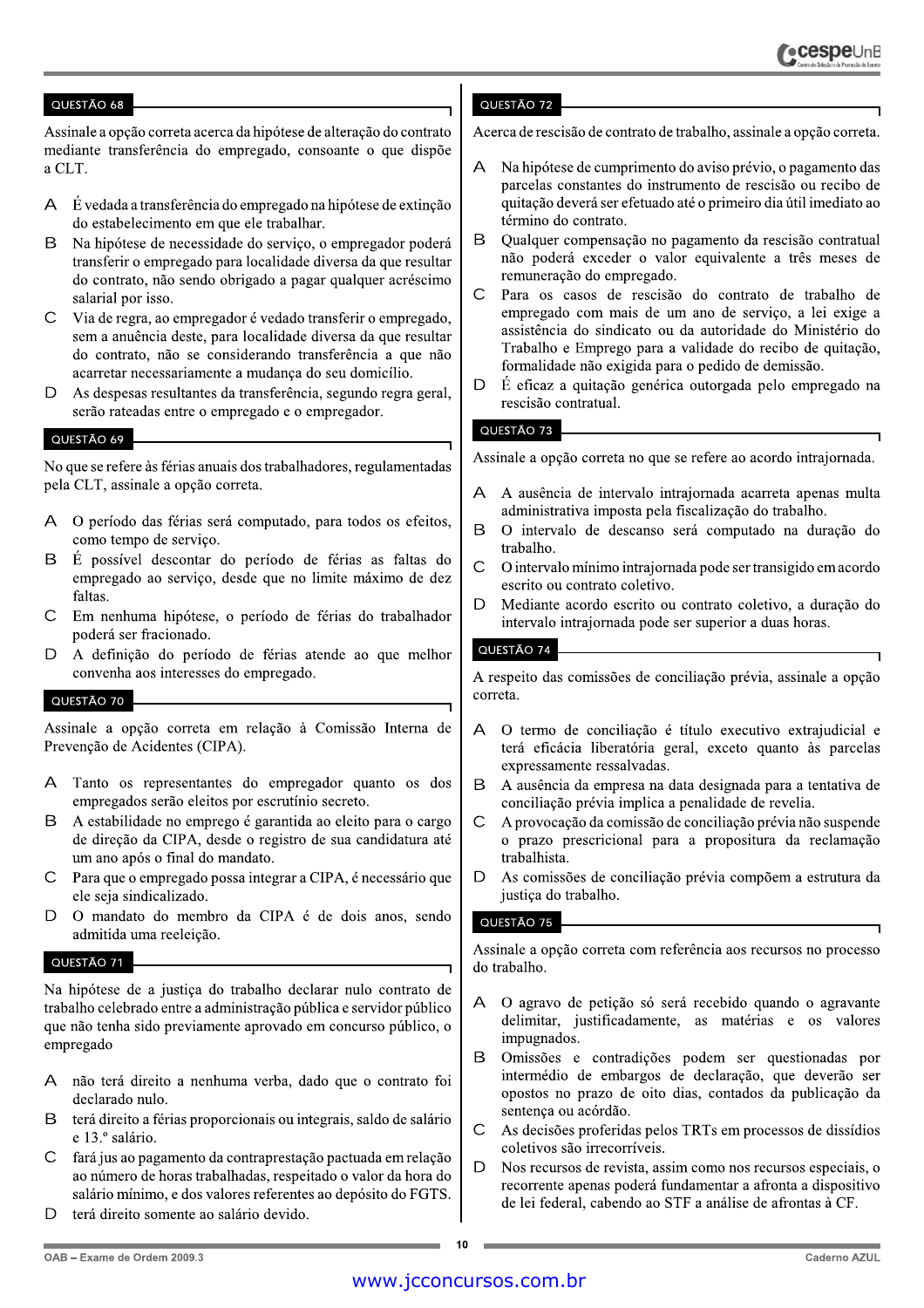Com relação ao princípio da inércia jurisdicional no âmbito da justiça do trabalho, assinale a opção correta.

- O juiz não pode promover, de ofício, a execução.  $\Delta$
- <sub>R</sub> Tratando-se de decisões dos tribunais regionais, a execução deverá ser promovida, necessariamente, pelo advogado da parte credora.
- $\overline{C}$ A execução poderá ser promovida de ofício.
- $\Box$ A execução, no âmbito da justiça do trabalho, terá início somente quando a parte interessada requerer o cumprimento da sentença.

#### QUESTÃO 77

Assinale a opção correta acerca do procedimento sumaríssimo.

- A Tal procedimento é aplicável aos dissídios individuais e coletivos, desde que o valor da causa não exceda quarenta vezes o salário mínimo vigente na data do seu ajuizamento.
- Estão excluídas desse tipo de procedimento as demandas em  $\mathsf{R}$ que seja parte a administração pública direta, autárquica, fundacional ou sociedade de economia mista.
- $\mathsf{C}$ A ausência de pedido certo e determinado impõe, além do pagamento das custas sobre o valor da causa, o arquivamento da reclamação.
- D No âmbito desse procedimento, não será possível a produção de prova técnica.

#### QUESTÃO 78

No que diz respeito à exceção de suspeição, assinale a opção correta.

- A Em razão do princípio do juiz natural, não cabe falar em suspeição do juiz na justiça do trabalho.
- Parentesco de terceiro grau civil, em relação à pessoa dos B. litigantes, não é motivo para o juiz dar-se por suspeito.
- $\mathsf{C}$ A suspeição será admitida se do processo constar que o recusante deixou de alegá-la anteriormente, quando já a conhecia, ou que, depois de conhecida, aceitou o juiz recusado ou, finalmente, se procurou, de propósito, o motivo de que ela se originou.
- D Das decisões sobre exceções de suspeição, salvo, quanto a estas, se terminativas do feito, não caberá recurso, podendo, no entanto, as partes alegá-las novamente no recurso que couber da decisão final.

# QUESTÃO 79

Se, em reclamação trabalhista de rito não sumaríssimo, o reclamante arrolar seis testemunhas para provar a realização de horas extras e o juiz indeferir o depoimento de três, essa decisão do juiz

- constituirá cerceamento de defesa, dada a possibilidade de a  $\mathsf{A}$ parte provar os fatos por todos os meios em direito admitidos.
- B. ferirá o ordenamento jurídico, haja vista a garantia, conferida pela norma trabalhista, de o reclamante arrolar até três testemunhas para cada fato.
- $\mathcal{C}$ será correta, visto que cada uma das partes não pode indicar mais de três testemunhas, salvo quando se tratar de inquérito, caso em que esse número poderá ser elevado a seis.
- D será incorreta, pois somente na hipótese de inquérito o número de testemunhas se limita a três.

# QUESTÃO 80

Assinale a opção correta no que diz respeito à interposição de recurso sob o rito sumaríssimo.

- $\mathsf{A}$ Nas causas sujeitas ao procedimento sumaríssimo, somente será admitido recurso de revista por contrariedade a súmula de jurisprudência uniforme do Tribunal Superior do Trabahlo.
- B. O recurso ordinário terá acórdão consistente unicamente na certidão de julgamento, com a indicação suficiente do processo e parte dispositiva, e das razões de decidir do voto prevalente; caso a sentença seja confirmada pelos próprios fundamentos, a certidão de julgamento, na qual se registra tal circunstância, servirá de acórdão.
- $\overline{C}$ Em razão do princípio da celeridade, que norteia todo rito sumaríssimo, o prazo de interposição do recurso ordinário, em tal hipótese, é reduzido para cinco dias.
- D O parecer do representante do MP, se necessário, deve ser escrito e apresentado na sessão de julgamento do recurso.

# QUESTÃO 81

Um sindicato representante de empregados celetistas procedeu aos atos iniciais para realização do processo de eleição da diretoria, tendo sido escolhida, em assembleia, a comissão eleitoral, designada a data para a realização das eleições e definido o período de registro das chapas concorrentes. Após o registro e concedidos os prazos para a regularização de documentações, três chapas se apresentaram para concorrer ao pleito, contudo, a comissão eleitoral deferiu o registro de apenas duas delas.

Nessa situação hipotética, caso exista o interesse de representantes da chapa cujo registro foi indeferido pela comissão eleitoral em ingressar com ação judicial para a obtenção do direito de participação no pleito eleitoral, eles devem ingressar com a competente ação na justiça

- comum estadual.  $\overline{A}$
- <sub>B</sub> do trabalho.
- $\mathsf{C}$ comum federal.
- D eleitoral.

# QUESTÃO 82

Assinale a opção correta no tocante aos embargos à execução e à sua impugnação na justiça do trabalho.

- Garantida a execução ou penhorados os bens, terá o executado  $\mathsf{A}$ oito dias para apresentar embargos à execução, cabendo igual prazo ao exequente para a respectiva impugnação.
- B A matéria de defesa nos embargos à execução será restrita às alegações de cumprimento da decisão ou do acordo.
- $\mathsf{C}$ Dado o princípio da celeridade, se, na defesa, tiverem sido arroladas testemunhas, é defeso ao juiz ou ao presidente do tribunal a oitiva das citadas testemunhas.
- D Considera-se inexigível o título judicial fundado em lei ou o ato normativo declarados inconstitucionais pelo STF ou em aplicação ou interpretação consideradas incompatíveis com a CF.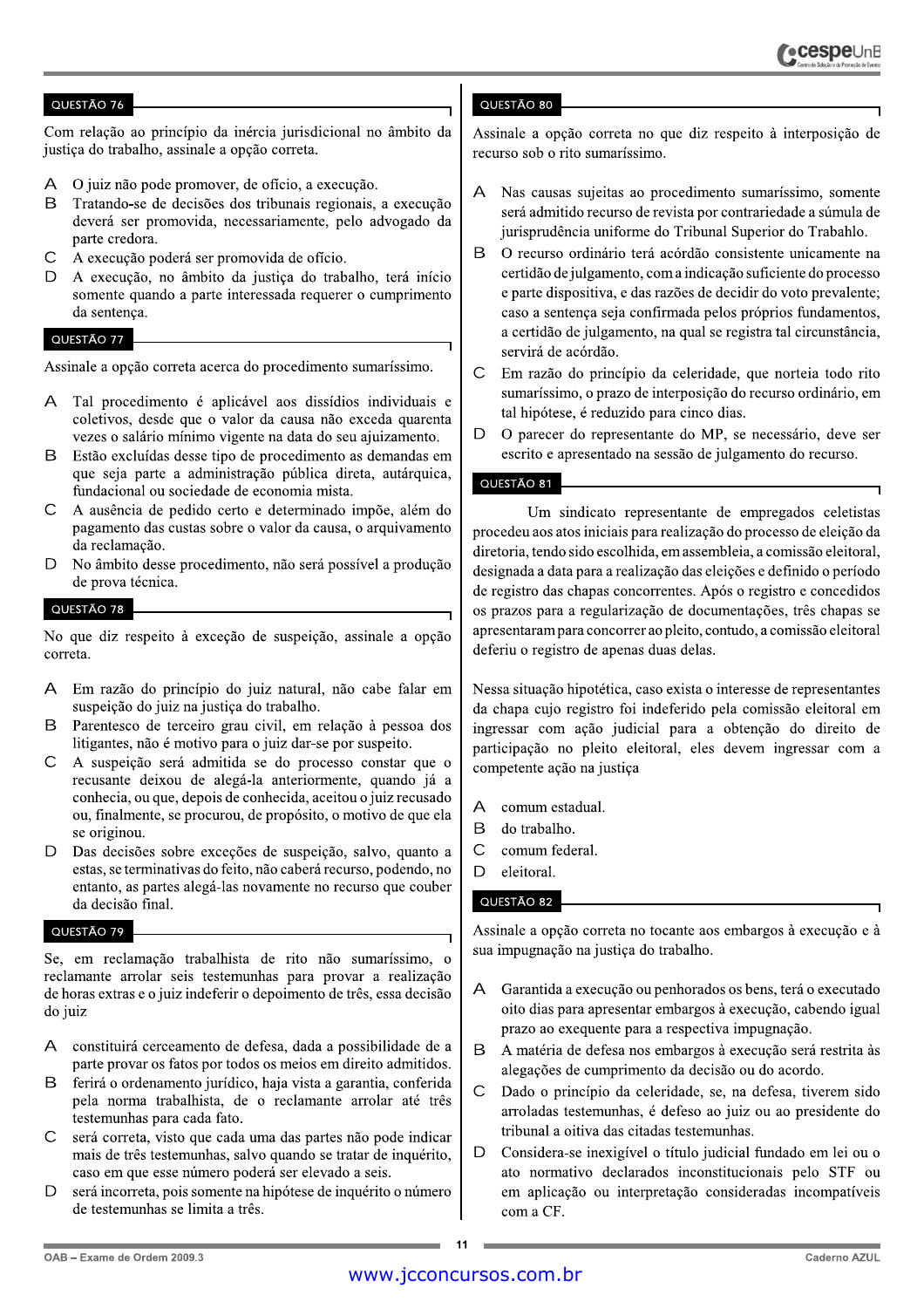Considerando a tutela do meio ambiente cultural, assinale a opção correta.

- O tombamento, como instrumento de proteção do patrimônio  $\Delta$ histórico e artístico nacional, pode recair em bens particulares, mas não em bens públicos.
- B Um bem somente pode ter reconhecido seu valor cultural e ser, portanto, objeto de tombamento, por via legislativa ou por intermédio de procedimento administrativo, não admitindo a legislação que o tombamento seja feito por determinação jurisdicional.
- $\mathsf{C}$ São bens sujeitos a tombamento os provenientes da atividade humana, como os documentos, as obras e outros bens de valor histórico, artístico e cultural. Os bens naturais, como os sítios arqueológicos e as paisagens naturais, não podem ser objeto de tombamento ambiental.
- D Compete à União, aos estados e ao DF legislar concorrentemente sobre a proteção do patrimônio histórico, cultural, artístico, turístico e paisagístico.

### QUESTÃO 84

O § 4.º do art. 225 da CF estabelece que "a Floresta Amazônica brasileira, a Mata Atlântica, a Serra do Mar, o Pantanal Mato-Grossense e a Zona Costeira são patrimônio nacional, e sua utilização far-se-á, na forma da lei, dentro de condições que assegurem a preservação do meio ambiente, inclusive quanto ao uso dos recursos naturais". Em face desse dispositivo, assinale a opção correta.

- Tal preceito constitucional converteu em bens públicos os А imóveis particulares abrangidos pelas florestas e pelas matas nele referidas.
- $\mathsf{R}$ A mata atlântica, que integra o patrimônio nacional, é considerada bem da União.
- $\overline{C}$ O poder público está impedido de promover a desapropriação de imóveis rurais para fins de reforma agrária nas áreas referidas no preceito constitucional em apreco.
- Os proprietários dos imóveis particulares inseridos nas  $\Box$ florestas e matas referidas nesse dispositivo constitucional podem utilizar os recursos naturais existentes nessas áreas, desde que observadas as prescrições legais e respeitadas as condições necessárias à preservação ambiental.

# QUESTÃO 85

Assinale a opção correta acerca da doutrina e das escolas penais.

- A De acordo com o jusnaturalismo, de Grócio, o Estado resulta de um grande e livre acordo entre os homens, que cedem parte de seus direitos em prol da ordem e segurança comuns.
- B A Escola Positiva opôs-se à necessidade de defender mais enfaticamente o corpo social contra a ação do delinquente, priorizando os interesses individuais em relação aos sociais.
- Cesare Lombroso, fundador da Escola Positivista Biológica,  $\mathsf{C}$ defendia a ideia da existência de um criminoso nato, cujas anomalias constituiriam um tipo antropológico específico.
- $\mathsf{D}$ Um dos fatores que contribuíram para o surgimento da Escola Positiva foi a eficácia das concepções clássicas relativamente à diminuição da criminalidade.

# QUESTÃO 86

Amaro, durante uma calorosa discussão no trânsito, desferiu, com intenção homicida, dois tiros de revólver em Bernardo. Mesmo dispondo de mais munição e podendo prosseguir, Amaro arrependeu-se, desistiu de continuar a ação criminosa e prestou imediato socorro a Bernardo, levando-o ao hospital mais próximo. A atitude de Amaro foi fundamental para a preservação da vida do Bernardo, que, contudo, teve sua integridade física comprometida, ficando incapacitado para suas ocupações habituais, por sessenta dias, em decorrência das lesões provocadas pelos disparos.

Considerando essa situação hipotética, assinale a opção correta.

- $\overline{A}$ Amaro deve responder pelo delito de tentativa de homicídio.
- $\overline{B}$ A atitude de Amaro caracteriza desistência voluntária, ficando excluída a ilicitude de sua conduta.
- $\mathsf{C}$ A atitude de Amaro caracteriza arrependimento posterior, tornando-o isento de pena.
- $\overline{D}$ Amaro deve responder apenas pelo delito de lesão corporal de natureza grave.

# QUESTÃO 87

Em relação aos institutos da graça, do indulto e da anistia, assinale a opção correta.

- Compete, privativamente, ao presidente da República conceder  $\Delta$ graça e indulto; já a anistia é atribuição do Congresso Nacional, com a sanção do presidente da República.
- $\mathsf B$ A anistia foi instituída por lei penal de efeito retroativo, que retira as consequências da ação criminosa já praticada, eliminando os efeitos penais e extrapenais da condenação.
- $\overline{C}$ Com a outorga da graça, benefício individual concedido mediante a provocação da parte interessada, eliminam-se os efeitos penais principais e secundários da condenação.
- D Após a concessão do indulto, benefício de caráter coletivo outorgado espontaneamente pela autoridade competente, eliminam-se apenas os efeitos extrapenais da condenação.

# QUESTÃO 88

Considere que Júlio, usuário de droga, tenha oferecido pela primeira vez, durante uma festa, a seu amigo Roberto, sem intuito de lucro, pequena quantidade de maconha para consumirem juntos. Nessa situação hipotética, Júlio

- deverá ser submetido à pena privativa de liberdade, diversa e  $\overline{A}$ mais branda que a prevista abstratamente para o traficante de drogas.
- B praticou conduta atípica, dada a descriminalização do uso de substância entorpecente.
- $\overline{C}$ praticou conduta típica, entretanto, como a lei em vigor despenalizou a conduta, ele deve ser apenas submetido a admoestação verbal.
- D praticou tráfico ilícito de entorpecentes e, de acordo com a legislação em vigor, a pena abstratamente cominada será a mesma do traficante regular de drogas.

 $12$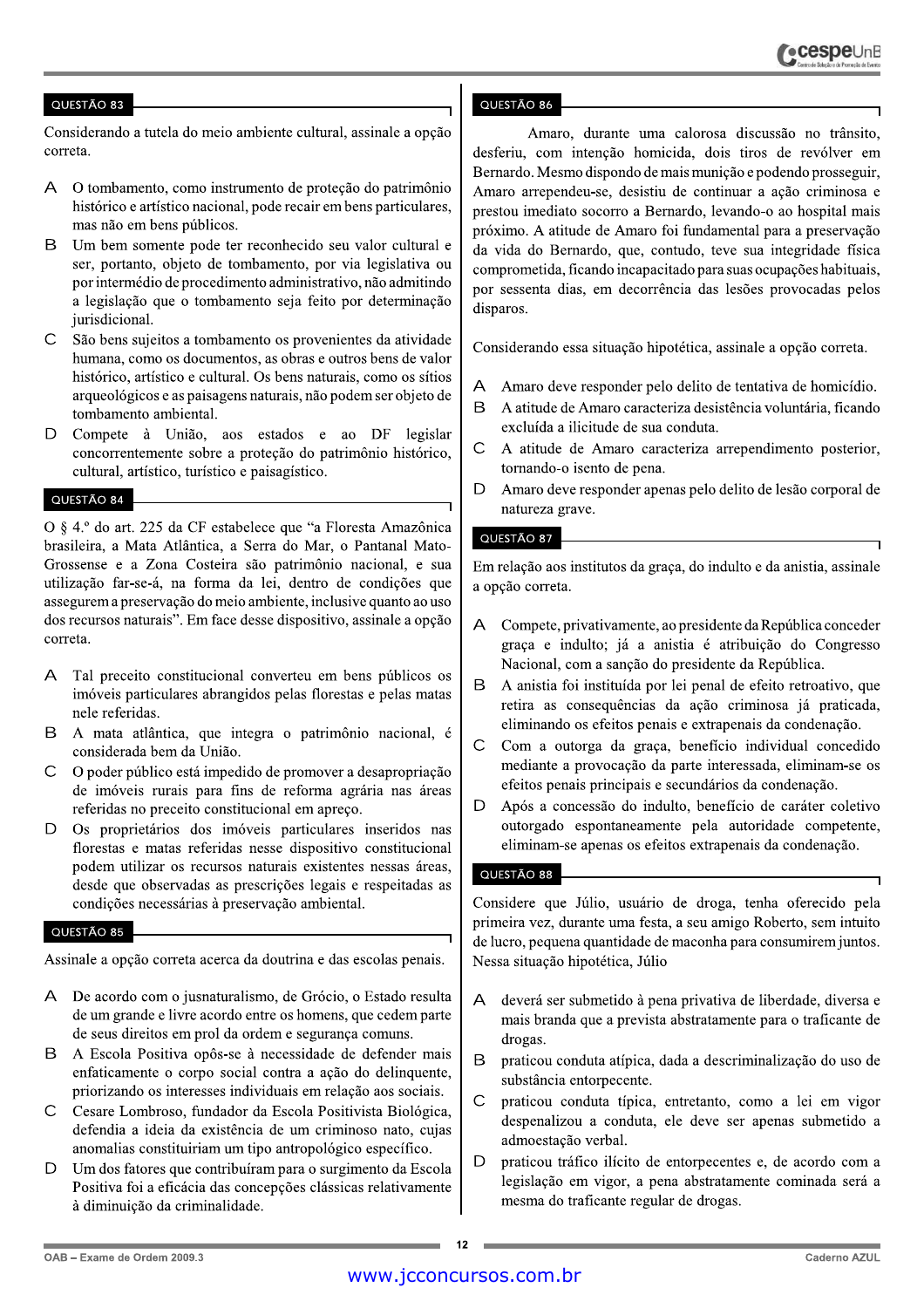João, dependente químico, com intenção de subtrair valores em dinheiro para aquisição de substâncias entorpecentes, entrou em um ônibus estadual e, munido de uma arma de brinquedo, anunciou assalto, ordenando que todos os presentes colocassem, em uma sacola que deixara no chão, os valores em espécie que possuíssem, ameaçando matá-los caso se recusassem a fazê-lo. Todos obedeceram à sua ordem e ele conseguiu subtrair, ao todo, R\$ 500,00. João saiu do ônibus e, após uma perseguição policial que durou cerca de meia hora, foi preso.

Considerando essa situação hipotética e o concurso formal de crimes, assinale a opção correta.

- Para o cálculo da prescrição dos crimes praticados por João, é A indiferente o acréscimo que se realize em face do concurso formal de crimes, haja vista que, em tais situações, a extinção da punibilidade incide sobre a pena de cada um dos crimes, isoladamente.
- B João praticou crime de roubo qualificado pelo emprego de arma, visto que, embora a arma empregada tenha sido de bringuedo, foi apta a amedrontar as vítimas, tendo o agente conseguido consumar o crime.
- $\overline{C}$ A prisão em flagrante foi ilegal, dado que a perseguição policial tornou impossível a consumação do crime.
- D Como o valor subtraído ultrapassou minimamente o valor do salário mínimo em vigor, será possível aplicar o princípio da insignificância, ou da bagatela, para afastar a tipicidade da conduta de João, o qual deverá, consequentemente, ser imediatamente posto em liberdade.

# QUESTÃO 90

Assinale a opção correta quanto à fixação da pena.

- A Será reincidente o réu que possuir condenação por crime anterior, ainda que esta não tenha transitado em julgado.
- <sub>R</sub> O CP adotou o sistema trifásico de fixação da pena, segundo o qual o juiz fixa a pena-base, considera, em seguida, as circunstâncias agravantes e atenuantes e, por último, as causas de aumento e de diminuição da pena.
- $\mathcal{C}$ Concorrendo circunstâncias atenuantes e agravantes, deve sempre prevalecer a circunstância atenuante, em respeito ao princípio in dubio pro reo.
- Na segunda etapa da dosimetria da pena, o juiz não pode D reduzir a pena em razão de circunstância relevante, anterior ou posterior ao crime, visto que tal possibilidade não está prevista expressamente em lei.

#### QUESTÃO 91

Acerca do instituto da remição, previsto na Lei de Execução Penal, assinale a opção correta.

- A Poderão ser beneficiados pela remição em razão do trabalho o preso provisório e o preso condenado que cumpra a pena em regime fechado, semiaberto ou aberto.
- <sub>B</sub> O preso impossibilitado, por acidente, de prosseguir no trabalho continuará a se beneficiar da remição.
- $\overline{C}$ O tempo remido não poderá ser computado para a concessão de livramento condicional e indulto.
- D O condenado que for punido por falta grave não perderá o direito ao tempo remido, que constitui direito adquirido do preso.

### QUESTÃO 92

Determinada rede de lanchonetes estabelecida nos Estados Unidos da América utiliza navios próprios para fornecer mercadorias aos seus franqueados fora daquele país. A bordo de um desses navios, em águas pertencentes ao mar territorial brasileiro, paralelas ao estado de Pernambuco, houve um crime contra o patrimônio e, algumas horas após esse fato, a embarcação atracou no porto de Santos – SP, onde, de acordo com o respectivo plano de viagem, seria sua primeira e última parada no território brasileiro.

Em face dessa situação hipotética, assinale a opção correta no que se refere à competência para processar e julgar o mencionado delito, de acordo com a CF, o CP e o CPP.

- A justiça brasileira não tem competência para processar e julgar tal crime, pois a lei penal pátria não se aplica aos delitos cometidos a bordo de navios estrangeiros.
- B O mencionado crime deve ser processado e julgado pela justiça do DF.
- $\overline{C}$ A competência para processar e julgar o referido crime será da justiça federal de Pernambuco.
- D A competência para processar e julgar o referido crime será da justiça federal de Santos.

# **QUESTÃO 93**

Considerando a legislação em vigor em relação à prova criminal, assinale a opção correta.

- De acordo com a CF, são inadmissíveis, sob pena de nulidade,  $\triangleright$ as provas ilícitas e as derivadas das ilícitas, assim entendidas as obtidas com violação de norma constitucional ou legal.
- B. As provas ilícitas que puderem ser obtidas pelos trâmites típicos e de praxe, próprios da investigação ou instrução criminal, podem ser admitidas no processo para beneficiar o réu ou satisfazer a pretensão punitiva do Estado.
- A exibição, no plenário do tribunal do júri, de documento do  $\mathsf{C}$ qual não se tenha dado ciência às partes é prova ilegítima e gera nulidade do julgamento, não impedindo, contudo, que essa prova seja utilizada posteriormente.
- $\mathsf{D}$ O juiz que tomar conhecimento do conteúdo de prova declarada inadmissível não pode proferir a sentença, devendo, no caso do tribunal do júri, o juiz presidente dissolver o conselho de sentença.

# QUESTÃO 94

Impede a propositura da ação civil para a reparação do dano causado pelo fato delituoso

- $\overline{A}$ o despacho de arquivamento do inquérito ou das peças de informação.
- B a decisão que julgar extinta a punibilidade.
- $\mathsf{C}$ a sentença penal que reconhecer ter sido o ato praticado em estrito cumprimento de dever legal.
- $\mathsf{D}$ a sentença absolutória que decidir que o fato imputado não constitui crime.

13